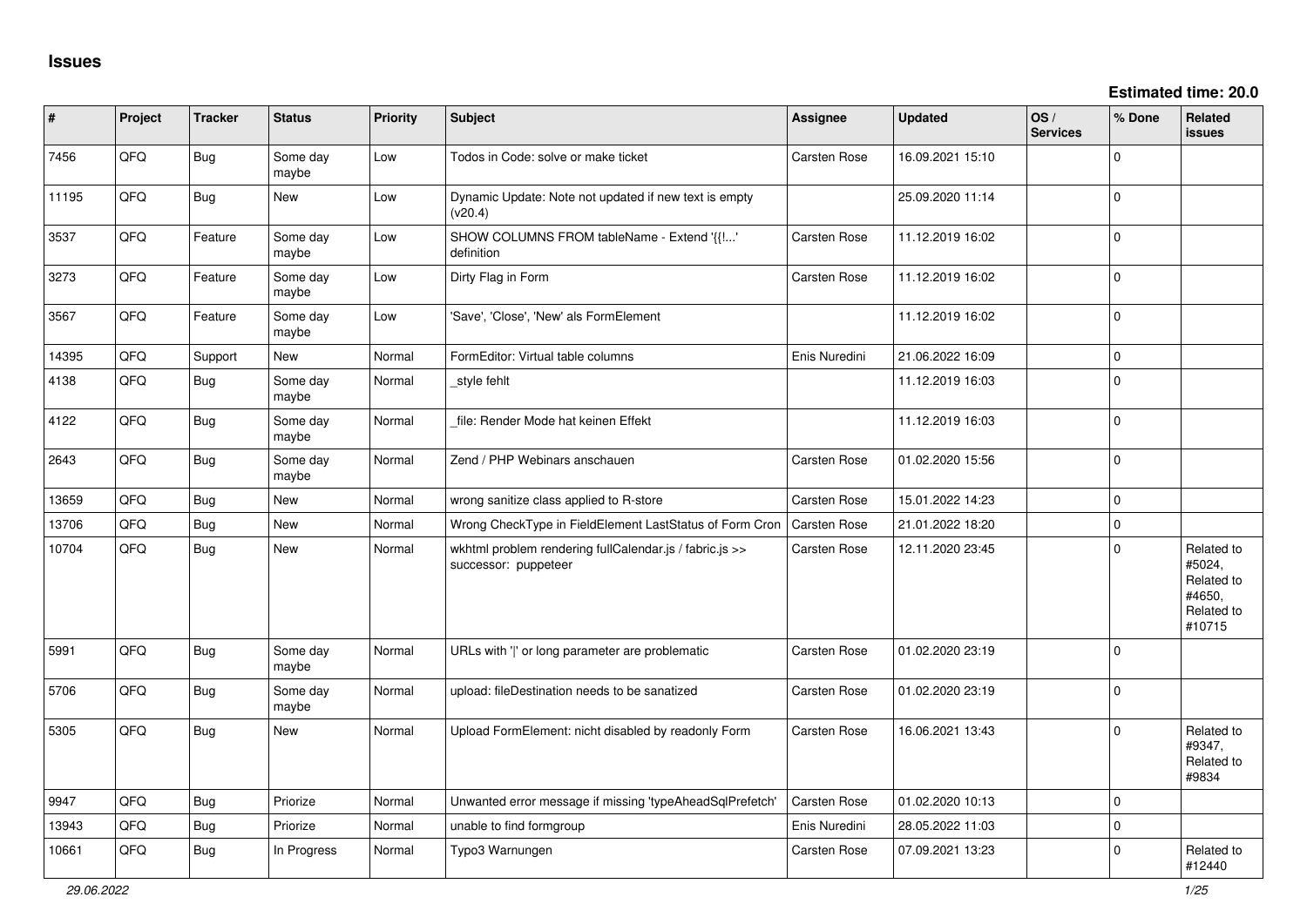| #     | Project    | <b>Tracker</b> | <b>Status</b>     | <b>Priority</b> | <b>Subject</b>                                                                                                                                           | <b>Assignee</b>     | <b>Updated</b>   | OS/<br><b>Services</b> | % Done      | Related<br><b>issues</b>                    |
|-------|------------|----------------|-------------------|-----------------|----------------------------------------------------------------------------------------------------------------------------------------------------------|---------------------|------------------|------------------------|-------------|---------------------------------------------|
| 7219  | QFQ        | Bug            | New               | Normal          | typeSheadSql / typeAheadSqlPrefetch: change to curly<br>braces                                                                                           | Carsten Rose        | 01.02.2020 23:21 |                        | $\Omega$    |                                             |
| 10588 | QFQ        | Bug            | <b>New</b>        | Normal          | typeahed Tag: Doku anpassen                                                                                                                              | Carsten Rose        | 12.11.2020 23:45 |                        | $\Omega$    |                                             |
| 9077  | QFQ        | Bug            | <b>New</b>        | Normal          | typeAheadSql: report broken SQL                                                                                                                          | <b>Carsten Rose</b> | 01.02.2020 23:22 |                        | $\Omega$    |                                             |
| 4457  | QFQ        | Bug            | Priorize          | Normal          | typeahead: pressing return to select an item, saves the form<br>and closes the form.                                                                     | Benjamin Baer       | 03.01.2022 08:01 |                        | $\Omega$    | Related to<br>#4398                         |
| 4398  | QFQ        | Bug            | Some day<br>maybe | Normal          | Typeahead: mouse click in a prefilled input opens a single<br>item dropdown with the current value - click on it seems to<br>set the value, not the key. | Benjamin Baer       | 01.02.2020 23:20 |                        | $\Omega$    | Related to<br>#4457                         |
| 3895  | QFQ        | Bug            | Some day<br>maybe | Normal          | typeahead pedantic: on lehrkredit Idap webpass - if only one<br>person is in dropdown, such person can't be selected                                     | <b>Carsten Rose</b> | 11.12.2019 16:03 |                        | $\Omega$    |                                             |
| 12187 | QFQ        | Bug            | <b>New</b>        | Normal          | Trigger FormAsFile() via Report: probably problem with multi<br>DB setup                                                                                 | <b>Carsten Rose</b> | 20.03.2021 21:20 |                        | $\Omega$    |                                             |
| 7402  | QFQ        | Bug            | Some day<br>maybe | Normal          | thumbnail cache: outdated picture when permission denied<br>and permission resolved.                                                                     |                     | 01.02.2020 23:20 |                        | $\mathbf 0$ |                                             |
| 4549  | QFQ        | Bug            | Some day<br>maybe | Normal          | TemplateGroups: FE.type SELECT loose selected value<br>after save                                                                                        | Carsten Rose        | 01.02.2020 23:20 |                        | $\Omega$    | Related to<br>#4548.<br>Related to<br>#4771 |
| 3588  | QFQ        | <b>Bug</b>     | Some day<br>maybe | Normal          | templateGroup: versteckte Elemente werden weiterhin<br>gespeichert.                                                                                      | Carsten Rose        | 11.12.2019 16:02 |                        | $\Omega$    |                                             |
| 3882  | <b>OFO</b> | Bug            | Some day<br>maybe | Normal          | templateGroup: disable 'add' if limit is reached - funktioniert<br>nicht wenn bereits records existierten                                                | Carsten Rose        | 11.12.2019 16:03 |                        | $\Omega$    |                                             |
| 12045 | QFQ        | <b>Bug</b>     | <b>New</b>        | Normal          | templateGroup afterSave FE: Aufruf ohne<br>sglHonorFormElements funktioniert nicht                                                                       | Carsten Rose        | 18.02.2021 16:33 |                        | $\Omega$    |                                             |
| 12716 | QFQ        | Bug            | <b>New</b>        | Normal          | template group: Pattern only applied to first instance                                                                                                   | Carsten Rose        | 19.03.2022 17:47 |                        | $\Omega$    |                                             |
| 14304 | QFQ        | Bug            | <b>New</b>        | Normal          | table sorter view safer does not work                                                                                                                    | Carsten Rose        | 10.06.2022 11:49 |                        | $\Omega$    |                                             |
| 12520 | QFQ        | <b>Bug</b>     | <b>New</b>        | Normal          | Switch FE User: still active even FE User session expired                                                                                                | Carsten Rose        | 19.03.2022 17:48 |                        | $\Omega$    |                                             |
| 7574  | QFQ        | Bug            | <b>New</b>        | Normal          | Substitute error: form element not reported / dont parse<br>Form.note                                                                                    | Carsten Rose        | 01.02.2020 23:21 |                        | $\Omega$    |                                             |
| 7281  | QFQ        | Bug            | Some day<br>maybe | Normal          | Subrecords: on large screen separator line too short                                                                                                     |                     | 01.02.2020 23:19 |                        | $\mathbf 0$ |                                             |
| 12512 | QFQ        | Bug            | New               | Normal          | Some MySQL Installation can't use 'stored procedures'                                                                                                    | Carsten Rose        | 19.03.2022 17:48 |                        | $\Omega$    |                                             |
| 7014  | QFQ        | Bug            | <b>New</b>        | Normal          | Sending invalid emails succeeds when<br>debug.redirectAllMailTo is set                                                                                   | <b>Carsten Rose</b> | 01.02.2020 23:21 |                        | $\Omega$    |                                             |
| 13899 | QFQ        | Bug            | ToDo              | Normal          | Selenium: zum laufen bringen                                                                                                                             | Enis Nuredini       | 25.03.2022 10:24 |                        | $\Omega$    |                                             |
| 7616  | QFQ        | Bug            | Priorize          | Normal          | Selectlist with Enum & Dynamic Update                                                                                                                    | Carsten Rose        | 01.02.2020 10:13 |                        | $\Omega$    |                                             |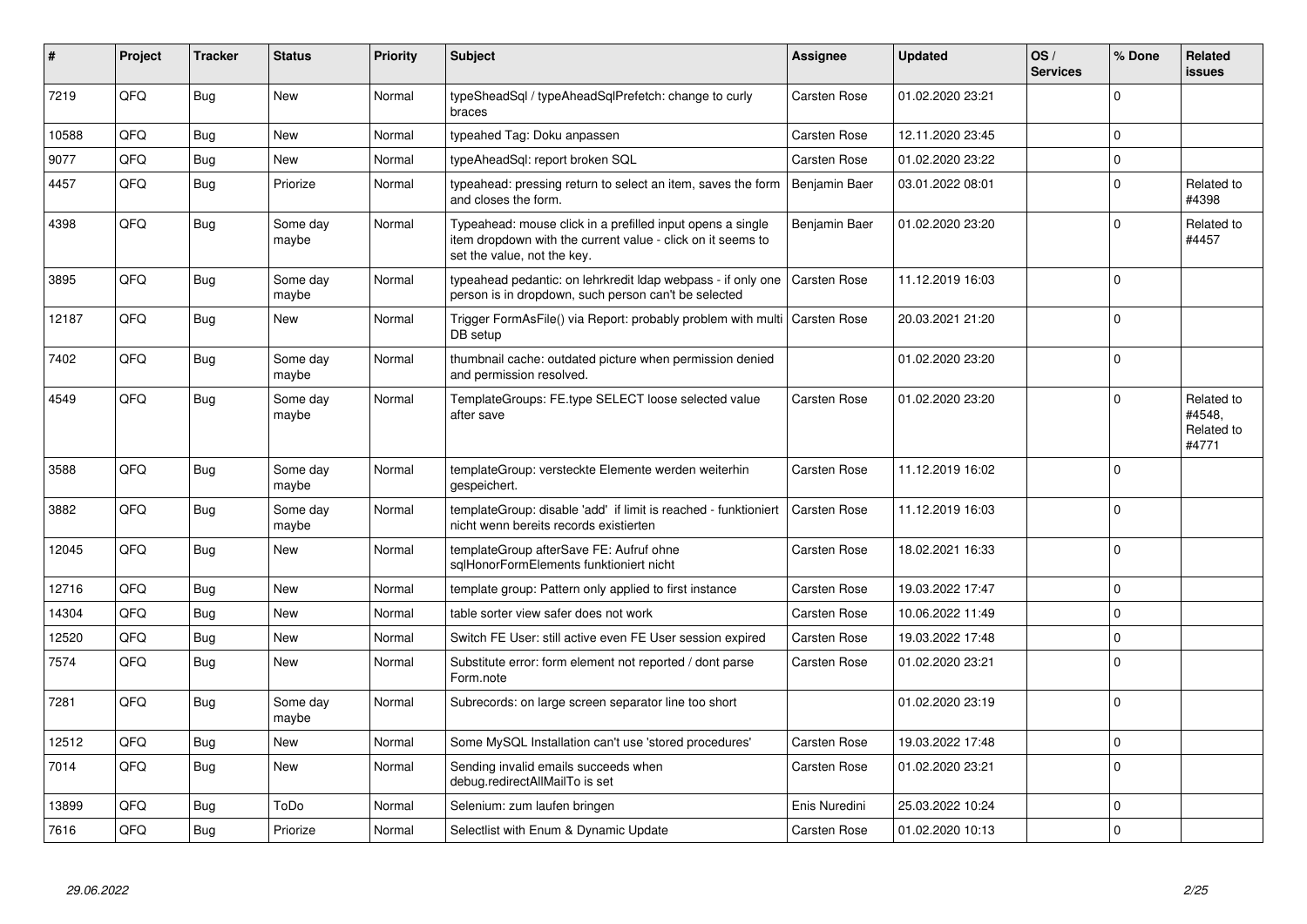| ∦     | Project    | Tracker    | <b>Status</b>     | <b>Priority</b> | <b>Subject</b>                                                                                        | Assignee            | <b>Updated</b>   | OS/<br><b>Services</b> | % Done      | Related<br><b>issues</b>                       |
|-------|------------|------------|-------------------|-----------------|-------------------------------------------------------------------------------------------------------|---------------------|------------------|------------------------|-------------|------------------------------------------------|
| 4454  | QFQ        | Bug        | Some day<br>maybe | Normal          | Required Elements: multiple elements in a row - whole row<br>marked if only one input is empty.       | Benjamin Baer       | 01.02.2020 23:20 |                        | $\Omega$    |                                                |
| 9855  | QFQ        | Bug        | New               | Normal          | <b>Required Check</b>                                                                                 |                     | 01.02.2020 15:56 |                        | $\Omega$    |                                                |
| 14323 | QFQ        | <b>Bug</b> | In Progress       | Normal          | Report: render=both single - no impact                                                                | Carsten Rose        | 19.06.2022 18:31 |                        | $\Omega$    |                                                |
| 9535  | QFQ        | Bug        | Feedback          | Normal          | Report:  AS '_vertical' - column to wide - vertical >> rot45,<br>rot90                                | Benjamin Baer       | 01.02.2020 15:56 |                        | $\Omega$    |                                                |
| 7261  | QFQ        | Bug        | New               | Normal          | Report pathFilename for user without path, only the<br>filename                                       | Carsten Rose        | 01.02.2020 23:21 |                        | $\Omega$    |                                                |
| 7795  | QFQ        | <b>Bug</b> | New               | Normal          | Readonly Form: Typeahead-Felder                                                                       | <b>Carsten Rose</b> | 01.02.2020 23:22 |                        | $\mathbf 0$ |                                                |
| 7513  | QFQ        | Bug        | <b>New</b>        | Normal          | Radios not correct aligned                                                                            | Carsten Rose        | 01.02.2020 23:22 |                        | $\Omega$    |                                                |
| 11239 | QFQ        | <b>Bug</b> | <b>New</b>        | Normal          | Radiobutton (plain): horizontales Rendern abhängig vom<br>Datentyp in der Datenbank                   | Carsten Rose        | 30.09.2020 18:37 |                        | $\Omega$    |                                                |
| 9020  | QFQ        | Bug        | Some day<br>maybe | Normal          | radio mit buttonClass und dynamicUpdate lassen sich nicht<br>kombinieren                              |                     | 11.12.2019 16:01 |                        | $\Omega$    |                                                |
| 6483  | <b>OFO</b> | Bug        | New               | Normal          | R Store funktioniert nicht bei 'Report Notation' im FE                                                | <b>Carsten Rose</b> | 01.02.2020 23:21 |                        | $\Omega$    |                                                |
| 4771  | QFQ        | Bug        | Some day<br>maybe | Normal          | gfg: select-down-values empty after save (edit-form for<br>program administrators)                    | Carsten Rose        | 01.02.2020 23:20 |                        | $\Omega$    | Related to<br>#4549, Has<br>duplicate<br>#4282 |
| 6574  | QFQ        | Bug        | Priorize          | Normal          | gfg.log: Fehlermeldung wurde angezeigt, aber nicht geloggt                                            | <b>Carsten Rose</b> | 01.02.2020 10:13 |                        | $\Omega$    |                                                |
| 13528 | QFQ        | Bug        | <b>New</b>        | Normal          | qfq.io > releases: es wird kein neues Release angelegt                                                | Benjamin Baer       | 19.03.2022 17:46 |                        | $\Omega$    |                                                |
| 7524  | QFQ        | Bug        | New               | Normal          | QFQ throws a 'General Error' if 'fileadmin/protected/log/' is<br>not writeable                        | <b>Carsten Rose</b> | 01.02.2020 23:22 |                        | $\Omega$    |                                                |
| 9024  | QFQ        | Bug        | Some day<br>maybe | Normal          | QFQ Einarbeitung                                                                                      |                     | 01.02.2020 15:56 |                        | $\mathbf 0$ |                                                |
| 6140  | QFQ        | Bug        | Priorize          | Normal          | QFQ DnD Sort: Locked fields                                                                           | Benjamin Baer       | 21.03.2022 09:56 |                        | $\mathbf 0$ |                                                |
| 13592 | QFQ        | Bug        | <b>New</b>        | Normal          | QFQ Build Queue: das vergeben von Tags klappt nicht. Es<br>werden keine Releases gebaut.              | Carsten Rose        | 19.03.2022 17:45 |                        | $\Omega$    |                                                |
| 10658 | QFQ        | <b>Bug</b> | <b>New</b>        | Normal          | processReadOnly broken                                                                                | Carsten Rose        | 27.05.2020 17:55 |                        | $\Omega$    |                                                |
| 11668 | QFQ        | Bug        | New               | Normal          | Play function.sql - problem with mysql                                                                | Carsten Rose        | 03.05.2021 20:48 |                        | $\Omega$    |                                                |
| 2063  | QFQ        | Bug        | Some day<br>maybe | Normal          | Pills auf 'inaktiv' setzen falls keine Element auf dem Pill<br>sichtbar sind.                         | Benjamin Baer       | 11.12.2019 16:03 |                        | $\Omega$    | Related to<br>#3752                            |
| 14175 | QFQ        | Bug        | In Progress       | Normal          | Opening a form with no QFQ Session cookie fails                                                       | Carsten Rose        | 03.06.2022 10:40 |                        | $\Omega$    |                                                |
| 7685  | QFQ        | Bug        | New               | Normal          | Open FormElement from QFQ error message and save<br>modified record: error about missing {{formId:F}} | Carsten Rose        | 01.02.2020 23:22 |                        | $\mathbf 0$ |                                                |
| 12133 | QFQ        | Bug        | New               | Normal          | NPM, phpSpreadSheet aktualisieren                                                                     | Carsten Rose        | 15.03.2021 09:04 |                        | $\mathbf 0$ |                                                |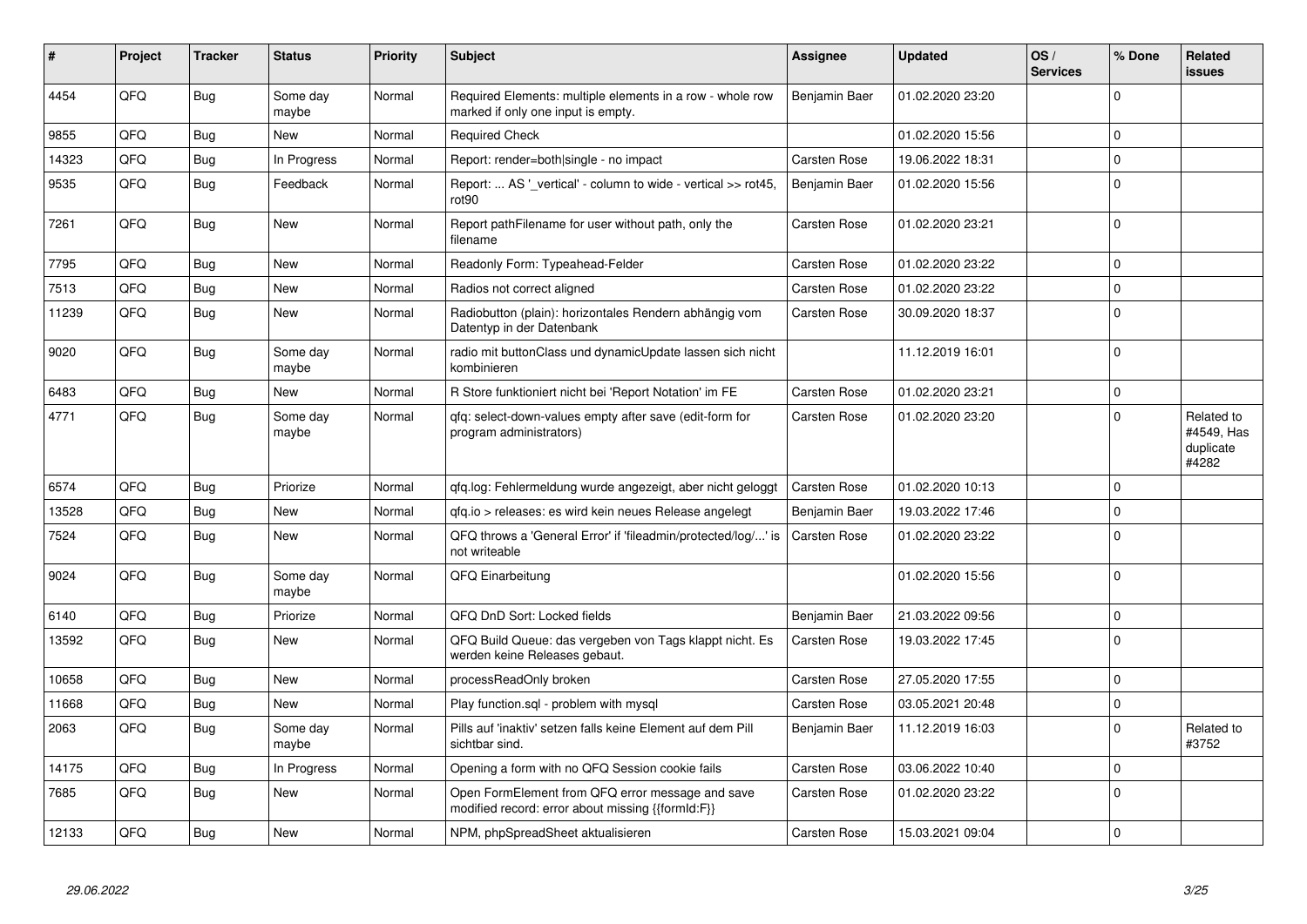| #     | Project | <b>Tracker</b> | <b>Status</b>     | <b>Priority</b> | Subject                                                                                                                                             | Assignee        | <b>Updated</b>   | OS/<br><b>Services</b> | % Done      | Related<br><b>issues</b>                                                |
|-------|---------|----------------|-------------------|-----------------|-----------------------------------------------------------------------------------------------------------------------------------------------------|-----------------|------------------|------------------------|-------------|-------------------------------------------------------------------------|
| 3613  | QFQ     | Bug            | Some day<br>maybe | Normal          | note /note unchecked -> note div (col-md) wird weiterhin<br>gerendert                                                                               | Elias Villiger  | 01.02.2020 23:19 |                        | 100         |                                                                         |
| 4546  | QFQ     | Bug            | Some day<br>maybe | Normal          | NH: SIP storage is destroyed                                                                                                                        |                 | 01.02.2020 23:20 |                        | $\mathbf 0$ |                                                                         |
| 11667 | QFQ     | Bug            | New               | Normal          | MySQL mariadb-server-10.3: Incorrect datetime value                                                                                                 | Carsten Rose    | 03.05.2021 20:48 |                        | $\Omega$    |                                                                         |
| 11695 | QFQ     | <b>Bug</b>     | New               | Normal          | MultiForm required FE Error                                                                                                                         | Carsten Rose    | 04.12.2020 13:34 |                        | $\mathbf 0$ |                                                                         |
| 12325 | QFQ     | Bug            | Priorize          | Normal          | MultiDB form.dblndex not working for report syntax                                                                                                  | Carsten Rose    | 07.09.2021 13:37 |                        | $\mathbf 0$ | Related to<br>#12145,<br>Related to<br>#12314                           |
| 13332 | QFQ     | <b>Bug</b>     | <b>New</b>        | Normal          | Multi Form: Required Felder werden visuell nicht markiert.                                                                                          | Carsten Rose    | 19.03.2022 17:47 |                        | $\Omega$    |                                                                         |
| 13331 | QFQ     | <b>Bug</b>     | New               | Normal          | Multi Form: Clear Icon misplaced                                                                                                                    | Carsten Rose    | 19.03.2022 17:47 |                        | $\mathbf 0$ |                                                                         |
| 6566  | QFQ     | <b>Bug</b>     | Priorize          | Normal          | Link Function 'delete': provided parameter missing on page<br>reload                                                                                | Benjamin Baer   | 03.01.2022 08:08 |                        | $\Omega$    |                                                                         |
| 9834  | QFQ     | Bug            | Priorize          | Normal          | Input elements with tag 'disabled' are missing on<br>form-submit: server option 'processReadOnly' broken                                            | Carsten Rose    | 07.12.2021 16:43 |                        | $\Omega$    | Related to<br>#9691,<br>Related to<br>#5305, Has<br>duplicate<br>#12331 |
| 14305 | QFQ     | <b>Bug</b>     | New               | Normal          | Inline Report editing does not create history entries                                                                                               | Carsten Rose    | 10.06.2022 11:55 |                        | $\mathbf 0$ |                                                                         |
| 4659  | QFQ     | <b>Bug</b>     | Some day<br>maybe | Normal          | infoButtonExtra                                                                                                                                     | Carsten Rose    | 01.02.2020 23:20 |                        | $\Omega$    |                                                                         |
| 14091 | QFQ     | Bug            | New               | Normal          | inconsistent template path for twig                                                                                                                 | Carsten Rose    | 19.04.2022 18:36 |                        | $\mathbf 0$ |                                                                         |
| 11347 | QFQ     | <b>Bug</b>     | Feedback          | Normal          | If Bedingungen funktionieren nicht korrekt                                                                                                          | Christoph Fuchs | 21.03.2021 20:37 |                        | $\mathbf 0$ |                                                                         |
| 9126  | QFQ     | <b>Bug</b>     | Some day<br>maybe | Normal          | hidden Form elements are present in page source                                                                                                     |                 | 02.01.2021 18:41 |                        | 0           |                                                                         |
| 14283 | QFQ     | Bug            | Priorize          | Normal          | HEIC / HEIF convert doesn't trigger                                                                                                                 | Carsten Rose    | 19.06.2022 16:37 |                        | $\mathbf 0$ |                                                                         |
| 9898  | QFQ     | Bug            | Feedback          | Normal          | Formular trotz Timeout gespeichert                                                                                                                  | Benjamin Baer   | 01.02.2020 15:56 |                        | $\Omega$    |                                                                         |
| 10322 | QFQ     | Bug            | New               | Normal          | FormElement / Radio: missing column 'enum' >> FE not<br>reported                                                                                    | Carsten Rose    | 07.05.2020 09:37 |                        | $\Omega$    |                                                                         |
| 7890  | QFQ     | Bug            | New               | Normal          | FormElement 'required': extraButtonInfo not aligned                                                                                                 | Carsten Rose    | 11.06.2021 21:17 |                        | $\Omega$    | Related to<br>#11517                                                    |
| 4008  | QFQ     | <b>Bug</b>     | Some day<br>maybe | Normal          | FormElemen.type=sendmail: wrong 'TO' if 'real<br>name <rea@mail.to>' is used</rea@mail.to>                                                          | Carsten Rose    | 11.12.2019 16:03 |                        | 0           |                                                                         |
| 9773  | QFQ     | <b>Bug</b>     | New               | Normal          | form.parameter.formModeGlobal=requiredOff                                                                                                           | Carsten Rose    | 01.02.2020 15:56 |                        | $\mathbf 0$ |                                                                         |
| 12581 | QFQ     | Bug            | New               | Normal          | Form.forward=close: Record 'new' in new browser tab ><br>save (& close) >> Form is not reloaded with new created<br>record id and stays in mode=new | Carsten Rose    | 19.03.2022 17:48 |                        | 0           |                                                                         |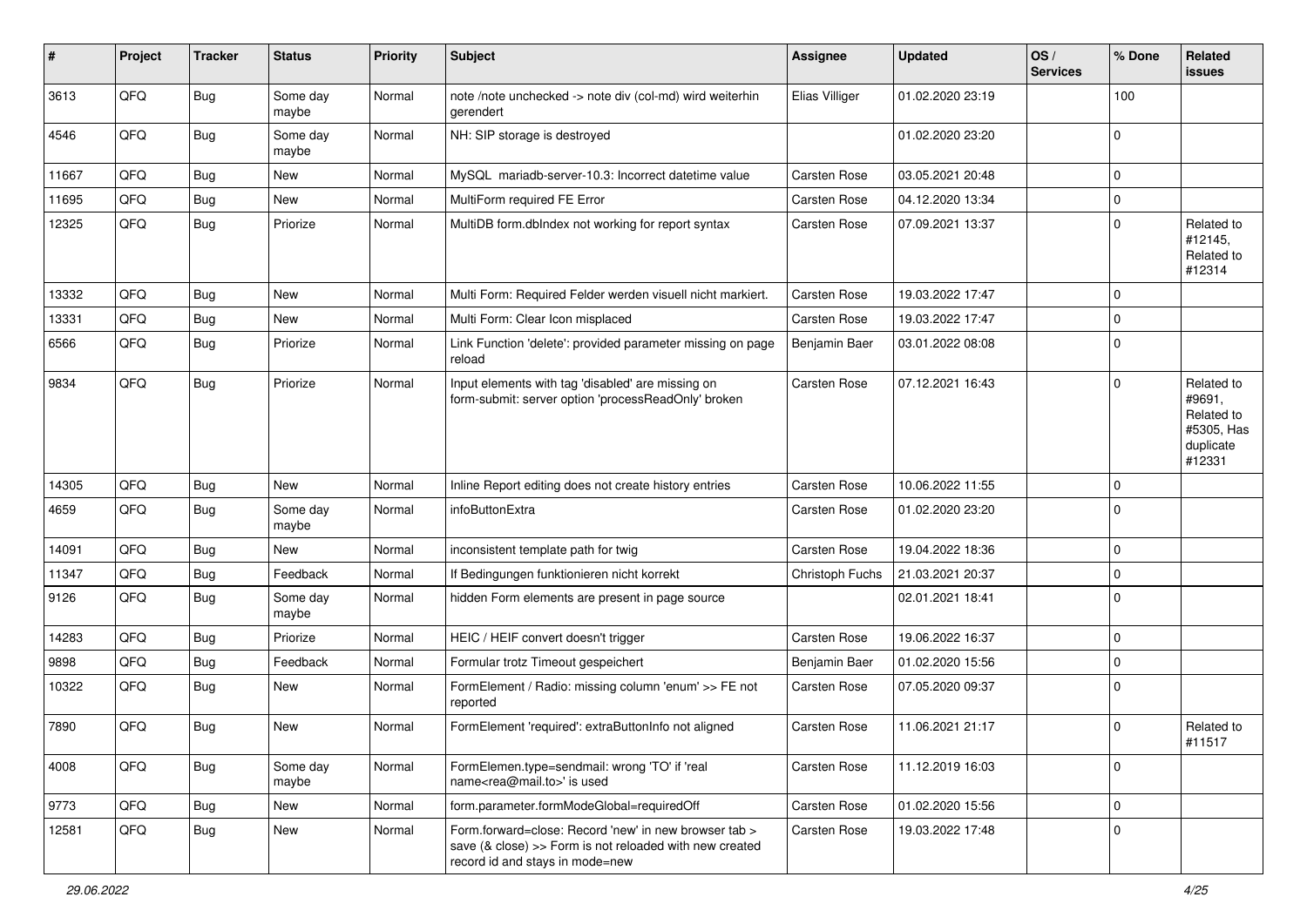| #     | Project    | <b>Tracker</b> | <b>Status</b>     | <b>Priority</b> | <b>Subject</b>                                                                                                       | Assignee            | <b>Updated</b>   | OS/<br><b>Services</b> | % Done      | <b>Related</b><br><b>issues</b>              |
|-------|------------|----------------|-------------------|-----------------|----------------------------------------------------------------------------------------------------------------------|---------------------|------------------|------------------------|-------------|----------------------------------------------|
| 14245 | QFQ        | <b>Bug</b>     | <b>New</b>        | Normal          | Form Save Btn bleibt disabled wenn Datumsfeld über<br>Datepicker geändert                                            | Enis Nuredini       | 27.05.2022 13:45 |                        | $\Omega$    | Related to<br>#13689                         |
| 5557  | QFQ        | Bug            | Some day<br>maybe | Normal          | Form load: STORE RECORD filled, but should be empty                                                                  | Carsten Rose        | 01.02.2020 23:19 |                        | $\Omega$    |                                              |
| 14322 | QFQ        | Bug            | <b>New</b>        | Normal          | Form Load: by default no scroll (save & close should be<br>visible)                                                  | Enis Nuredini       | 15.06.2022 14:12 |                        | $\Omega$    | Related to<br>#14321.<br>Related to<br>#6232 |
| 4756  | QFQ        | Bug            | <b>New</b>        | Normal          | Form dirty even nothing changes                                                                                      | Carsten Rose        | 11.12.2019 16:16 |                        | $\mathbf 0$ |                                              |
| 6462  | QFQ        | Bug            | <b>New</b>        | Normal          | File Upload: Nutzlose Fehlermeldung wenn Datei zu gross                                                              | <b>Carsten Rose</b> | 01.02.2020 23:21 |                        | $\Omega$    | Related to<br>#6139                          |
| 10937 | QFQ        | Bug            | <b>New</b>        | Normal          | Fehler mit abhängigen Select- Feldern beim Positionieren                                                             | <b>Carsten Rose</b> | 12.11.2020 23:45 |                        | $\Omega$    |                                              |
| 7512  | QFQ        | Bug            | <b>New</b>        | Normal          | FE: inputType=number >> 'pattern' is not respected                                                                   | <b>Carsten Rose</b> | 01.02.2020 23:22 |                        | $\Omega$    |                                              |
| 9533  | QFQ        | Bug            | New               | Normal          | FE.type=upload: Check in 'beforeSave' if upload is given                                                             | <b>Carsten Rose</b> | 01.02.2020 23:22 |                        | $\Omega$    | Related to<br>#11523                         |
| 8037  | QFQ        | Bug            | Priorize          | Normal          | FE.type=upload (advanced mode): {{slaveId:V}} missing<br>during dynamic update                                       | Carsten Rose        | 01.02.2020 10:13 |                        | $\Omega$    |                                              |
| 10082 | QFQ        | Bug            | <b>New</b>        | Normal          | FE.type=SELECT - 'sanatize' Class                                                                                    | <b>Carsten Rose</b> | 07.05.2020 09:36 |                        | $\Omega$    | Related to<br>#10081                         |
| 5877  | QFQ        | Bug            | Some day<br>maybe | Normal          | FE.type=note:bsColumn strange behaviour                                                                              |                     | 01.02.2020 23:19 |                        | $\Omega$    |                                              |
| 9317  | QFQ        | Bug            | <b>New</b>        | Normal          | FE.type=note: with dynamic show/hidden an empty label<br>causes trouble                                              | Carsten Rose        | 01.02.2020 23:22 |                        | $\Omega$    |                                              |
| 8049  | QFQ        | Bug            | <b>New</b>        | Normal          | FE.type=note, column 'value': text moves some pixel to top<br>after save                                             | Carsten Rose        | 01.02.2020 23:22 |                        | $\Omega$    |                                              |
| 5559  | QFQ        | <b>Bug</b>     | <b>New</b>        | Normal          | FE.type = Upload: 'accept' might contain variables                                                                   | Carsten Rose        | 11.05.2020 21:23 |                        | $\Omega$    |                                              |
| 5021  | QFQ        | Bug            | Some day<br>maybe | Normal          | FE.typ=extra - during save displays error 'datum2' already<br>filled in STORE SIP - the value is stored nevertheless | Carsten Rose        | 01.02.2020 23:19 |                        | $\Omega$    | Related to<br>#3875                          |
| 7656  | QFQ        | <b>Bug</b>     | Priorize          | Normal          | FE with required, 'pattern' and 'extraButtonLock': always<br>complain about missing value                            | <b>Carsten Rose</b> | 01.02.2020 10:13 |                        | $\Omega$    |                                              |
| 3547  | <b>OFO</b> | Bug            | <b>New</b>        | Normal          | FE of type 'note' causes writing of empty fields.                                                                    | Carsten Rose        | 01.02.2020 23:21 |                        | $\Omega$    |                                              |
| 12040 | QFQ        | Bug            | New               | Normal          | FE Mode 'hidden' für zwei FEs auf einer Zeile                                                                        | Carsten Rose        | 18.02.2021 10:13 |                        | 0           |                                              |
| 3750  | QFQ        | Bug            | Some day<br>maybe | Normal          | FE in a row: if one violates check, all are red                                                                      | <b>Carsten Rose</b> | 11.12.2019 16:03 |                        | $\Omega$    |                                              |
| 9862  | QFQ        | Bug            | Priorize          | Normal          | Failed writing to sql mail qfq.log should throw an exception                                                         | <b>Carsten Rose</b> | 01.02.2020 10:13 |                        | $\Omega$    |                                              |
| 4528  | QFQ        | <b>Bug</b>     | Some day<br>maybe | Normal          | extraButtonLock mit SQLAhead Bug                                                                                     | <b>Carsten Rose</b> | 01.02.2020 23:19 |                        | $\Omega$    |                                              |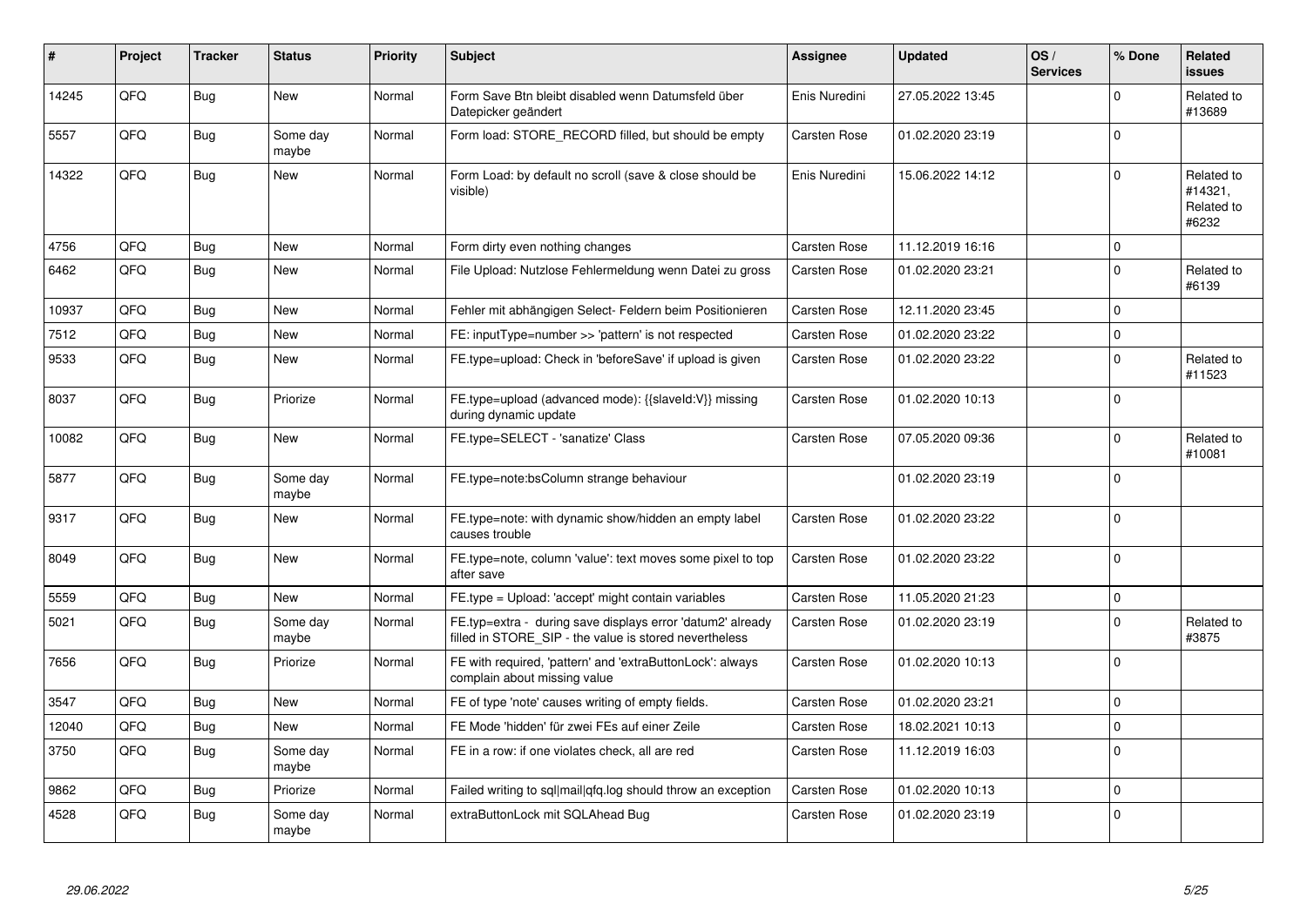| #     | Project | <b>Tracker</b> | <b>Status</b>     | <b>Priority</b> | <b>Subject</b>                                                                                                   | <b>Assignee</b>     | <b>Updated</b>   | OS/<br><b>Services</b> | % Done      | Related<br>issues                                                                                                              |
|-------|---------|----------------|-------------------|-----------------|------------------------------------------------------------------------------------------------------------------|---------------------|------------------|------------------------|-------------|--------------------------------------------------------------------------------------------------------------------------------|
| 11517 | QFQ     | Bug            | In Progress       | Normal          | extraButtonInfo Broken for multiple FormElements                                                                 | <b>Carsten Rose</b> | 12.05.2022 13:12 |                        | $\Omega$    | Related to<br>#7890,<br>Related to<br>#3811, Has<br>duplicate<br>#10905, Has<br>duplicate<br>#10553, Has<br>duplicate<br>#6779 |
| 10324 | QFQ     | Bug            | <b>New</b>        | Normal          | Excel Export mit Template funktioniert nur, wenn Template<br>vor uid kommt                                       |                     | 30.03.2020 11:20 |                        | $\Omega$    | Related to<br>#10257                                                                                                           |
| 4328  | QFQ     | Bug            | Some day<br>maybe | Normal          | Error Message: Show FE name/number on problems in FE                                                             | Carsten Rose        | 01.02.2020 23:20 |                        | 0           |                                                                                                                                |
| 9127  | QFQ     | Bug            | <b>New</b>        | Normal          | Error Message: change 'roll over' color - text not readable                                                      | Carsten Rose        | 01.02.2020 23:22 |                        | $\mathbf 0$ |                                                                                                                                |
| 6912  | QFQ     | Bug            | New               | Normal          | error Message Var 'deadline' already set in SIP - in Form<br>with FE.value={{deadline:R:::{{deadlinePeriod:Y}}}} | Carsten Rose        | 01.02.2020 23:21 |                        | $\Omega$    |                                                                                                                                |
| 7547  | QFQ     | Bug            | <b>New</b>        | Normal          | Error Message in afterSave: wrong parameter column<br>reported                                                   | Carsten Rose        | 01.02.2020 23:22 |                        | 0           |                                                                                                                                |
| 6677  | QFQ     | Bug            | <b>New</b>        | Normal          | Error message FE Action Element: no/wrong FE reference<br>who cause the problem.                                 | Carsten Rose        | 01.02.2020 23:21 |                        | $\Omega$    |                                                                                                                                |
| 9013  | QFQ     | Bug            | <b>New</b>        | Normal          | Error in Twig template not handled                                                                               | Carsten Rose        | 20.10.2021 13:43 |                        | $\mathbf 0$ |                                                                                                                                |
| 13689 | QFQ     | Bug            | New               | Normal          | Enter auf Eingabefeld mit ungültigem Wert führt zu blurry<br>Seite                                               | Enis Nuredini       | 28.05.2022 10:53 |                        | 0           | Related to<br>#14245, Has<br>duplicate<br>#11891                                                                               |
| 10759 | QFQ     | Bug            | <b>New</b>        | Normal          | emptyMeansNull - Feld falsch aktualisiert                                                                        |                     | 12.11.2020 23:45 |                        | $\mathbf 0$ |                                                                                                                                |
| 12989 | QFQ     | Bug            | New               | Normal          | empty string does not trigger dynamic update                                                                     | Enis Nuredini       | 28.05.2022 11:09 |                        | $\Omega$    |                                                                                                                                |
| 9783  | QFQ     | Bug            | <b>New</b>        | Normal          | Email with special characters                                                                                    | <b>Carsten Rose</b> | 01.02.2020 23:22 |                        | $\Omega$    |                                                                                                                                |
| 7002  | QFQ     | Bug            | New               | Normal          | Dynamic Update: row does not disappear / appear                                                                  | Carsten Rose        | 01.02.2020 23:22 |                        | $\mathbf 0$ |                                                                                                                                |
| 3682  | QFQ     | <b>Bug</b>     | Some day<br>maybe | Normal          | Dynamic update: Radio buttons                                                                                    | Carsten Rose        | 11.12.2019 16:02 |                        | $\mathbf 0$ |                                                                                                                                |
| 8106  | QFQ     | Bug            | Some day<br>maybe | Normal          | Dynamic Update: Feld kann nicht auf empty zurückgesetzt<br>werden                                                | Carsten Rose        | 11.12.2019 16:01 |                        | $\Omega$    |                                                                                                                                |
| 3811  | QFQ     | <b>Bug</b>     | Some day<br>maybe | Normal          | Dynamic Update: extraButtonInfo - Text aktualisieren                                                             | Carsten Rose        | 11.12.2019 16:03 |                        | 0           | Related to<br>#11517                                                                                                           |
| 2665  | QFQ     | <b>Bug</b>     | Priorize          | Normal          | Dynamic Update funktioniert nicht, wenn beim<br>entsprechenden FormElement eine size angegeben ist.              | Benjamin Baer       | 03.01.2022 08:12 |                        | 30          |                                                                                                                                |
| 4583  | QFG     | <b>Bug</b>     | Some day<br>maybe | Normal          | Dynamic Update bei TypeAhead Feldern                                                                             | Carsten Rose        | 01.02.2020 23:19 |                        | $\mathbf 0$ |                                                                                                                                |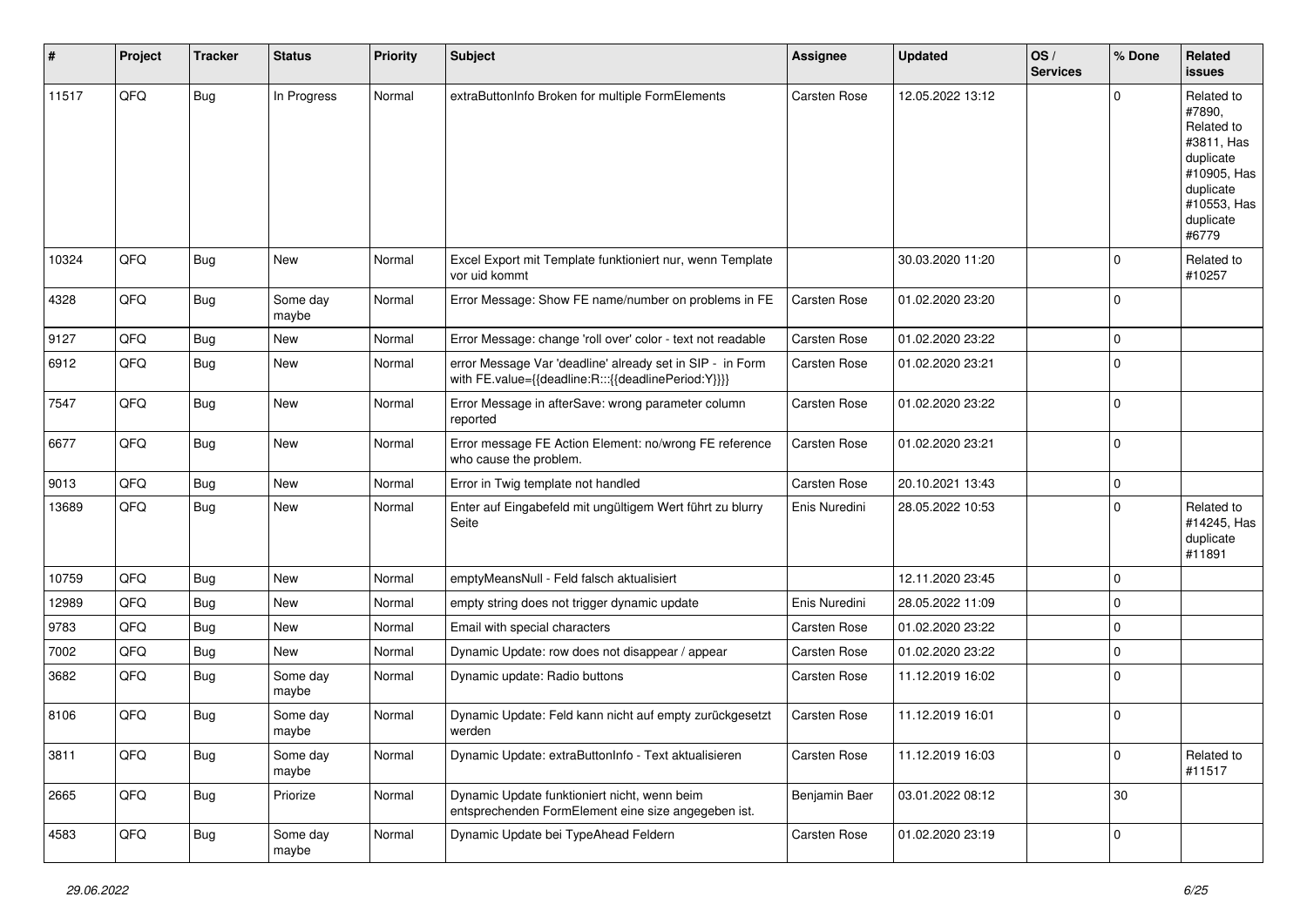| #     | Project | <b>Tracker</b> | <b>Status</b>     | Priority | Subject                                                                                                                       | Assignee          | <b>Updated</b>   | OS/<br><b>Services</b> | % Done      | Related<br><b>issues</b> |
|-------|---------|----------------|-------------------|----------|-------------------------------------------------------------------------------------------------------------------------------|-------------------|------------------|------------------------|-------------|--------------------------|
| 9975  | QFQ     | <b>Bug</b>     | Priorize          | Normal   | Dropdown Menu: 'r:3' broken                                                                                                   | Carsten Rose      | 01.02.2020 10:13 |                        | $\Omega$    |                          |
| 4293  | QFQ     | <b>Bug</b>     | Some day<br>maybe | Normal   | Download broken if token 'd:' is missing - but no error<br>message                                                            | Carsten Rose      | 11.12.2019 16:03 |                        | $\mathbf 0$ | Related to<br>#7514      |
| 8316  | QFQ     | <b>Bug</b>     | Feedback          | Normal   | Documentation/Behaviour for Nested Queries and<br>Record-Store confusing                                                      | Nicola Chiapolini | 20.11.2019 09:14 |                        | $\Omega$    |                          |
| 14377 | QFQ     | Bug            | <b>New</b>        | Normal   | Documentation > General Tips: white page after migration                                                                      | Enis Nuredini     | 19.06.2022 16:37 |                        | $\mathbf 0$ |                          |
| 13460 | QFQ     | Bug            | New               | Normal   | Doc: Password set/reset  password should not processed<br>with 'html encode'                                                  | Carsten Rose      | 19.03.2022 17:46 |                        | $\mathbf 0$ |                          |
| 3130  | QFQ     | Bug            | Some day<br>maybe | Normal   | Debug Info's nicht korrekt nach 'New > Save'.                                                                                 | Carsten Rose      | 11.12.2019 16:03 |                        | $\mathbf 0$ | Related to<br>#3253      |
| 14303 | QFQ     | Bug            | ToDo              | Normal   | datetime broken with picker                                                                                                   | Enis Nuredini     | 17.06.2022 09:02 |                        | $\Omega$    | Related to<br>#12630     |
| 13767 | QFQ     | <b>Bug</b>     | Feedback          | Normal   | date/time-picker: required shows up/down button orange                                                                        | Enis Nuredini     | 16.05.2022 23:16 |                        | $\mathbf 0$ |                          |
| 12327 | QFQ     | Bug            | New               | Normal   | Copy to clipboard: Glyphicon can not be changed                                                                               | Carsten Rose      | 27.12.2021 17:59 |                        | $\Omega$    |                          |
| 12714 | QFQ     | <b>Bug</b>     | <b>New</b>        | Normal   | Conversion of GIF to PDF broken when GIF contains Alpha.                                                                      | Carsten Rose      | 19.03.2022 17:49 |                        | $\mathbf 0$ |                          |
| 3349  | QFQ     | <b>Bug</b>     | Some day<br>maybe | Normal   | config.qfq.ini: a) vertraegt keine '=' im Value (z.B. Passwort),<br>b) Values sollten in ticks einschliessbar sein (spaces, ) | Carsten Rose      | 11.12.2019 16:02 |                        | $\Omega$    |                          |
| 9691  | QFQ     | Bug            | In Progress       | Normal   | Checkbox: dynamic update > readonly                                                                                           | Carsten Rose      | 01.02.2020 23:22 |                        | 50          | Related to<br>#9834      |
| 11752 | QFQ     | Bug            | New               | Normal   | checkbox renders multiple input elements with same name                                                                       | Carsten Rose      | 17.12.2020 14:58 |                        | $\Omega$    | Related to<br>#11750     |
| 9669  | QFQ     | Bug            | Some day<br>maybe | Normal   | Checkbox / Template Group: radio/checkbox visible broken<br>after 'add'                                                       | Carsten Rose      | 16.06.2021 13:47 |                        | $\Omega$    | Related to<br>#8091      |
| 13451 | QFQ     | <b>Bug</b>     | New               | Normal   | Character Counter / Max Character: Problem in Safari                                                                          | Carsten Rose      | 15.04.2022 17:18 |                        | $\Omega$    |                          |
| 9177  | QFQ     | <b>Bug</b>     | New               | Normal   | Bug? QFQ tries to save an action FE, which has real<br>existing column name                                                   | Carsten Rose      | 01.02.2020 23:22 |                        | 0           |                          |
| 9958  | QFQ     | <b>Bug</b>     | Priorize          | Normal   | Broken subrecord query: no error message                                                                                      | Carsten Rose      | 05.02.2021 15:15 |                        | $\Omega$    |                          |
| 12546 | QFQ     | Bug            | Feedback          | Normal   | Branch 'Development' - Unit Tests mit dirty workaround<br>angepasst                                                           | Carsten Rose      | 19.03.2022 17:48 |                        | $\Omega$    |                          |
| 3782  | QFQ     | Bug            | Priorize          | Normal   | Bei fehlerhafter Eingabe (z.B. Datum) sollte das erwartete<br>Format angezeigt werden                                         | Carsten Rose      | 01.02.2020 10:13 |                        | $\Omega$    |                          |
| 13647 | QFQ     | Bug            | New               | Normal   | Autofocus funktioniert nicht auf Chrome                                                                                       | Benjamin Baer     | 19.03.2022 17:44 |                        | 0           |                          |
| 10890 | QFQ     | <b>Bug</b>     | New               | Normal   | AutoCron hangs                                                                                                                |                   | 20.07.2020 13:56 |                        | $\mathbf 0$ |                          |
| 9275  | QFQ     | <b>Bug</b>     | New               | Normal   | autcron: t3 page, which takes to long to respond, is not<br>reported properly                                                 | Carsten Rose      | 01.02.2020 23:22 |                        | 100         |                          |
| 11522 | QFQ     | Bug            | New               | Normal   | Aus/Einblenden von Reitern                                                                                                    |                   | 13.11.2020 14:58 |                        | 0           |                          |
| 14233 | QFQ     | <b>Bug</b>     | New               | Normal   | AS link: question - HTML is not rendered                                                                                      | Carsten Rose      | 28.05.2022 11:02 |                        | $\mathbf 0$ |                          |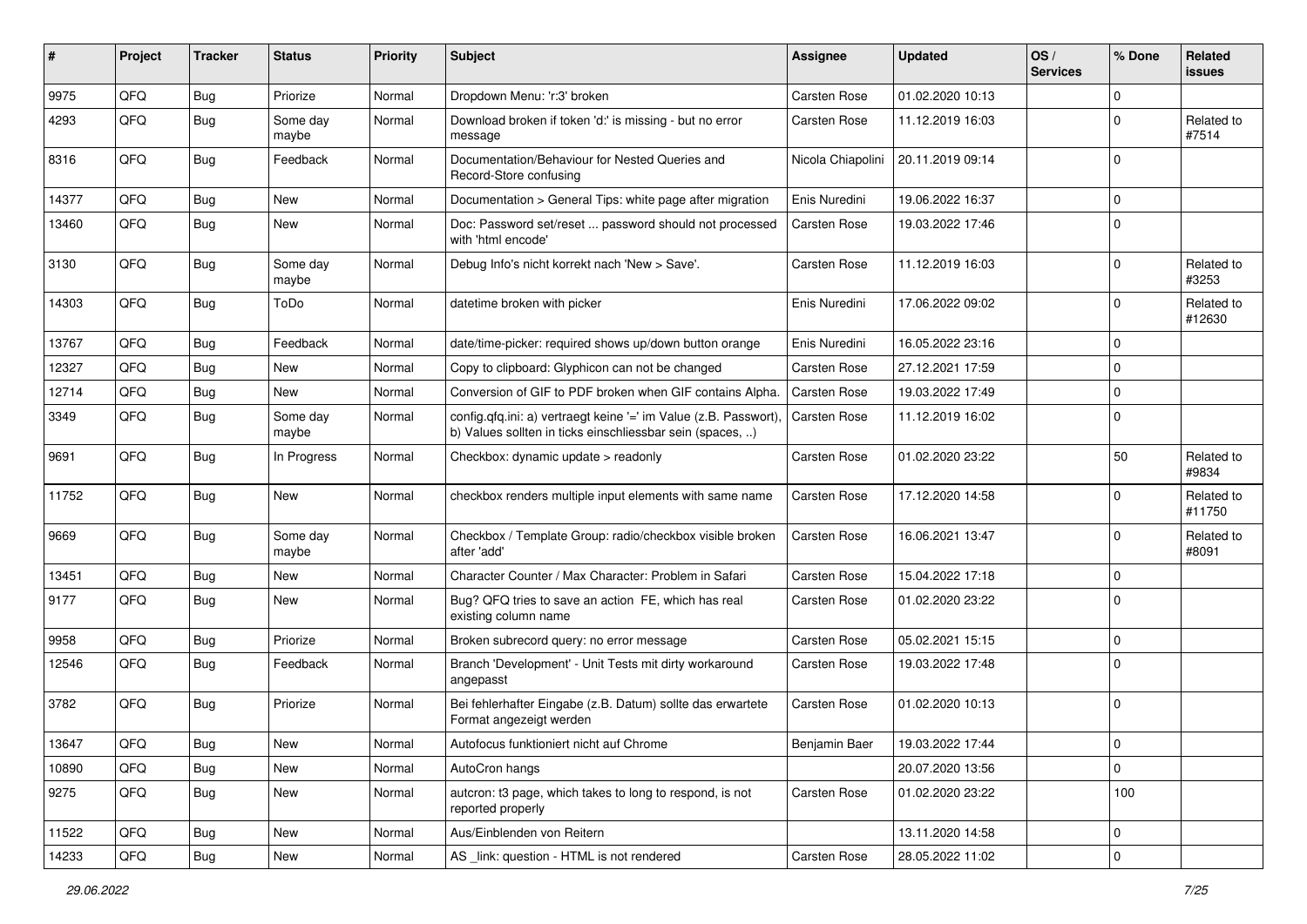| #     | Project | <b>Tracker</b> | <b>Status</b>     | <b>Priority</b> | Subject                                                                                                                                   | <b>Assignee</b> | <b>Updated</b>   | OS/<br><b>Services</b> | % Done      | Related<br><b>issues</b>                    |
|-------|---------|----------------|-------------------|-----------------|-------------------------------------------------------------------------------------------------------------------------------------------|-----------------|------------------|------------------------|-------------|---------------------------------------------|
| 14077 | QFQ     | <b>Bug</b>     | <b>New</b>        | Normal          | As _link: Attribute 'class' missing by r:1 and r:3 - but should<br>set                                                                    | Carsten Rose    | 28.05.2022 11:02 |                        | $\Omega$    | Related to<br>#5342,<br>Related to<br>#4343 |
| 9281  | QFQ     | Bug            | Some day<br>maybe | Normal          | Allow STRICT_TRANS_TABLES                                                                                                                 | Carsten Rose    | 02.01.2021 18:43 |                        | $\Omega$    |                                             |
| 11715 | QFQ     | Bug            | <b>New</b>        | Normal          | acceptZeroAsRequired and requiredOffButMark do not<br>coincide                                                                            |                 | 08.12.2020 12:13 |                        | $\Omega$    |                                             |
| 4092  | QFQ     | Bug            | Some day<br>maybe | Normal          | 1) Logging verbessern wann welches FE warum<br>ausgefuehrt wird, 2) Documentation: Best Practice Template<br>Group                        | Carsten Rose    | 01.02.2020 23:19 |                        | $\mathbf 0$ | Related to<br>#3504                         |
| 5768  | QFQ     | Bug            | Some day<br>maybe | Normal          | {{pageLanguage:T}}' missing if QFQ is called via api                                                                                      | Carsten Rose    | 01.02.2020 23:19 |                        | $\mathbf 0$ |                                             |
| 7101  | QFQ     | Bug            | Some day<br>maybe | Normal          | 'form' in SIP and 'report' - breaks                                                                                                       |                 | 01.02.2020 23:20 |                        | $\mathbf 0$ |                                             |
| 4441  | QFQ     | Bug            | Some day<br>maybe | Normal          | \$ SERVER Vars sollten nur aus dem Store genommen<br>werden - Code entsprechend anpassen.                                                 |                 | 11.12.2019 16:02 |                        | $\Omega$    |                                             |
| 4651  | QFQ     | <b>Bug</b>     | Some day<br>maybe | Normal          | 'Loading document" Modal wird angezeigt bei uzhcd type=2<br>Ansicht                                                                       | Carsten Rose    | 01.02.2020 23:20 |                        | $\Omega$    |                                             |
| 5576  | QFQ     | Bug            | <b>New</b>        | Normal          | Using MySQL 'DROP' requires privilege - wich is not really<br>necessary.                                                                  | Carsten Rose    | 01.02.2020 23:21 |                        | $\Omega$    |                                             |
| 4349  | QFQ     | Feature        | Some day<br>maybe | Normal          | link download: downloaded external URL to<br>deliver/concatenate - check mimetipe and handle it correctly                                 | Carsten Rose    | 11.12.2019 16:02 |                        | $\Omega$    |                                             |
| 4606  | QFQ     | Feature        | Some day<br>maybe | Normal          | link: qualifier to render bootstrap button                                                                                                | Carsten Rose    | 01.02.2020 23:19 |                        | $\mathbf 0$ |                                             |
| 4343  | QFQ     | Feature        | Some day<br>maybe | Normal          | Link: Classifier to add 'attributes'                                                                                                      | Carsten Rose    | 01.02.2020 23:20 |                        | $\mathbf 0$ | Related to<br>#14077                        |
| 5342  | QFQ     | Feature        | Some day<br>maybe | Normal          | link - with HTML Attributes                                                                                                               |                 | 01.02.2020 23:20 |                        | $\mathbf 0$ | Related to<br>#14077                        |
| 3285  | QFQ     | Feature        | Some day<br>maybe | Normal          | Zeichenlimit pro Feld: textarea / editor                                                                                                  | Carsten Rose    | 11.12.2019 16:02 |                        | $\Omega$    |                                             |
| 3677  | QFQ     | Feature        | Some day<br>maybe | Normal          | wkhtmltopdf: FE User access prohibited, if client IP changes<br>\$TYPO3_CONF_VARS[FE][lockIP]                                             | Carsten Rose    | 11.12.2019 16:02 |                        | $\mathbf 0$ |                                             |
| 6855  | QFQ     | Feature        | New               | Normal          | With {{feUser:U}}!={{feUser:T}}: Save / Delete: only possible   Carsten Rose<br>with {{feUserSave:U}}='yes' and '{{feUserDelete:U}}='yes' |                 | 01.02.2020 23:21 |                        |             |                                             |
| 5665  | QFQ     | Feature        | Some day<br>maybe | Normal          | Versuch das '{{!' nicht mehr noetig ist.                                                                                                  | Carsten Rose    | 01.02.2020 23:20 |                        | $\mathbf 0$ | Related to<br>#7432,<br>Related to<br>#7434 |
| 4652  | QFG     | Feature        | Some day<br>maybe | Normal          | UZH CD: Weiterleitung auf benutzerdefinierte 403/404 Seite                                                                                | Carsten Rose    | 01.02.2020 23:20 |                        | 0           |                                             |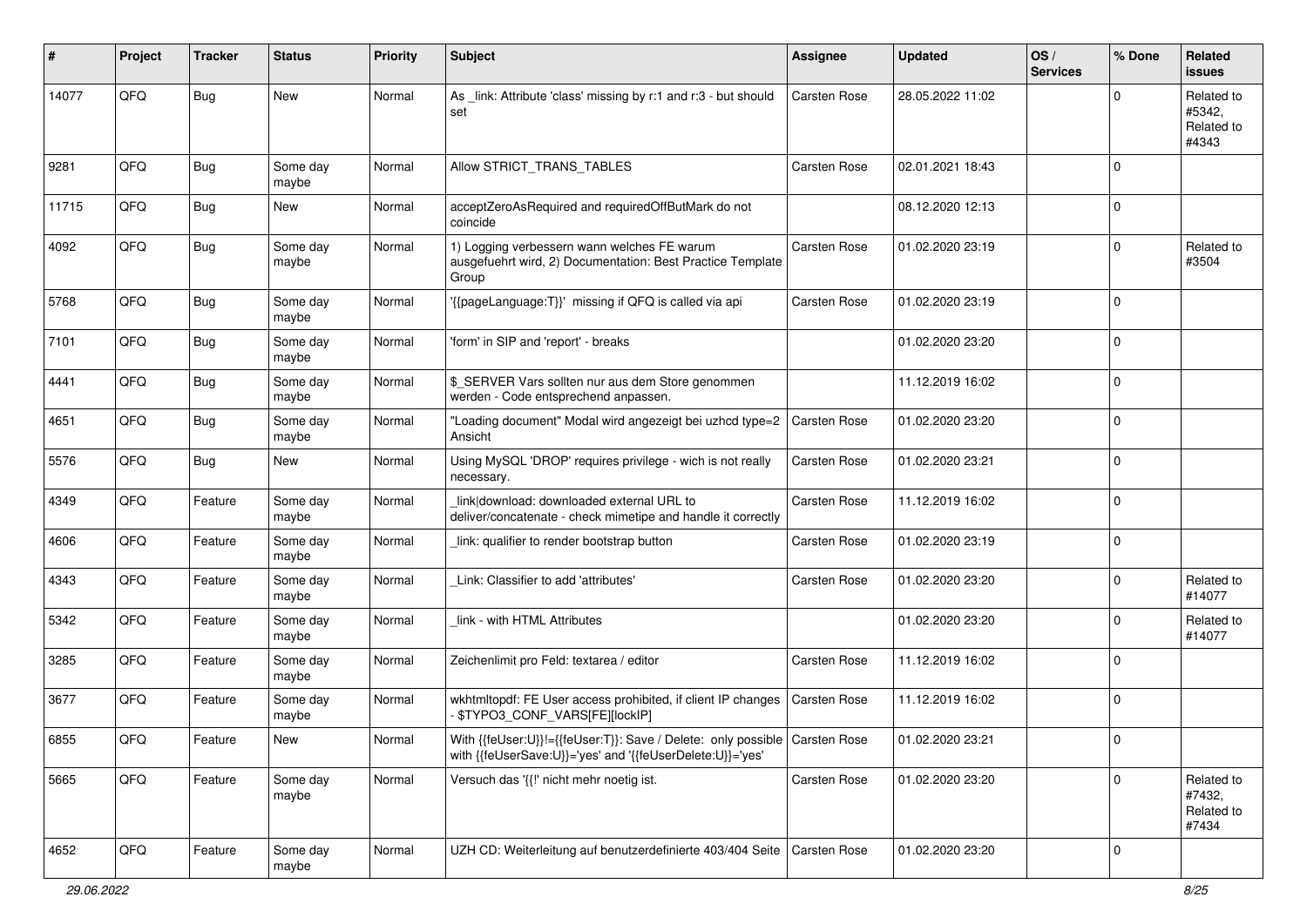| #     | Project | <b>Tracker</b> | <b>Status</b>     | <b>Priority</b> | <b>Subject</b>                                                                                             | <b>Assignee</b>     | <b>Updated</b>   | OS/<br><b>Services</b> | % Done      | Related<br>issues                                                      |
|-------|---------|----------------|-------------------|-----------------|------------------------------------------------------------------------------------------------------------|---------------------|------------------|------------------------|-------------|------------------------------------------------------------------------|
| 13354 | QFQ     | Feature        | <b>New</b>        | Normal          | Using Websocket in QFQ                                                                                     | Carsten Rose        | 10.11.2021 15:47 |                        | $\mathbf 0$ |                                                                        |
| 3332  | QFQ     | Feature        | Some day<br>maybe | Normal          | Uploads: Thumbnails, Details zum hochgeladenen File                                                        | Carsten Rose        | 11.12.2019 16:02 |                        | $\Omega$    | Related to<br>#3264,<br>Related to<br>#5333                            |
| 7119  | QFQ     | Feature        | <b>New</b>        | Normal          | Upload: scaleDownWidth, scaleDownHeight                                                                    | Carsten Rose        | 01.02.2020 23:21 |                        | $\mathbf 0$ |                                                                        |
| 7175  | QFQ     | Feature        | New               | Normal          | Upload: md5 hash as filename                                                                               | <b>Carsten Rose</b> | 01.02.2020 23:21 |                        | $\mathbf 0$ |                                                                        |
| 6704  | QFQ     | Feature        | Some day<br>maybe | Normal          | Upload Mode: Bilder in Notizen rechts sollen aktuellen<br>Upload repräsentieren.                           |                     | 01.02.2020 23:19 |                        | $\mathbf 0$ | Related to<br>#3264                                                    |
| 10793 | QFQ     | Feature        | In Progress       | Normal          | <b>Update NPM Packages</b>                                                                                 | <b>Carsten Rose</b> | 07.09.2021 13:25 |                        | 30          |                                                                        |
| 4197  | QFQ     | Feature        | Some day<br>maybe | Normal          | Unit Test fuer JSON Stream von QuickFormQuery.php ><br>doForm()                                            | <b>Carsten Rose</b> | 11.12.2019 16:03 |                        | $\Omega$    |                                                                        |
| 11320 | QFQ     | Feature        | Priorize          | Normal          | Typo3 Version 10 support                                                                                   | Carsten Rose        | 05.05.2021 22:09 |                        | $\mathbf 0$ |                                                                        |
| 12440 | QFQ     | Feature        | In Progress       | Normal          | Typo3 V10 upgrade (durchfuehren und testen)                                                                | <b>Carsten Rose</b> | 21.03.2022 09:53 |                        | 50          | Related to<br>#12357,<br>Related to<br>#12067,<br>Related to<br>#10661 |
| 9221  | QFQ     | Feature        | <b>New</b>        | Normal          | typeAhead: Zeichenlimite ausschalten                                                                       | <b>Carsten Rose</b> | 08.05.2021 17:06 |                        | $\mathbf 0$ |                                                                        |
| 10116 | QFQ     | Feature        | Some day<br>maybe | Normal          | TypeAhead: Tag - show inside 'input' element                                                               | Carsten Rose        | 16.09.2021 15:09 |                        | $\Omega$    |                                                                        |
| 10115 | QFQ     | Feature        | <b>New</b>        | Normal          | TypeAhead: static list                                                                                     | Carsten Rose        | 26.02.2020 16:42 |                        | 100         |                                                                        |
| 4018  | QFQ     | Feature        | Some day<br>maybe | Normal          | typeahead: solve problem with potential long query<br>parameter                                            | Carsten Rose        | 11.12.2019 16:03 |                        | $\Omega$    |                                                                        |
| 5805  | QFQ     | Feature        | Some day<br>maybe | Normal          | TypeAHead SQL value instead of key stored                                                                  |                     | 01.02.2020 23:19 |                        | $\Omega$    | Related to<br>#5444                                                    |
| 5894  | QFQ     | Feature        | Feedback          | Normal          | Typeahead in Report: show/hide rows dynamically                                                            | Carsten Rose        | 18.02.2022 08:50 |                        | $\Omega$    | Related to<br>#5893.<br>Related to<br>#5885                            |
| 5895  | QFQ     | Feature        | Some day<br>maybe | Normal          | Tutorial: List of all QFQ Features                                                                         |                     | 01.02.2020 23:19 |                        | 0           |                                                                        |
| 12400 | QFQ     | Feature        | New               | Normal          | Tutorial ist in QFQ Doku, Wird in der Suche gefunden, es<br>gibt aber kein Menupunkt - Inhalt ueberpruefen | Carsten Rose        | 03.05.2021 20:45 |                        | $\Omega$    |                                                                        |
| 8044  | QFQ     | Feature        | Priorize          | Normal          | Transaction: a) Form, b) Report                                                                            | <b>Carsten Rose</b> | 05.05.2021 22:14 |                        | $\Omega$    | Related to<br>#8043                                                    |
| 9968  | QFQ     | Feature        | Priorize          | Normal          | Tooltip in Links for Developer                                                                             | <b>Carsten Rose</b> | 01.02.2020 23:17 |                        | $\mathbf 0$ |                                                                        |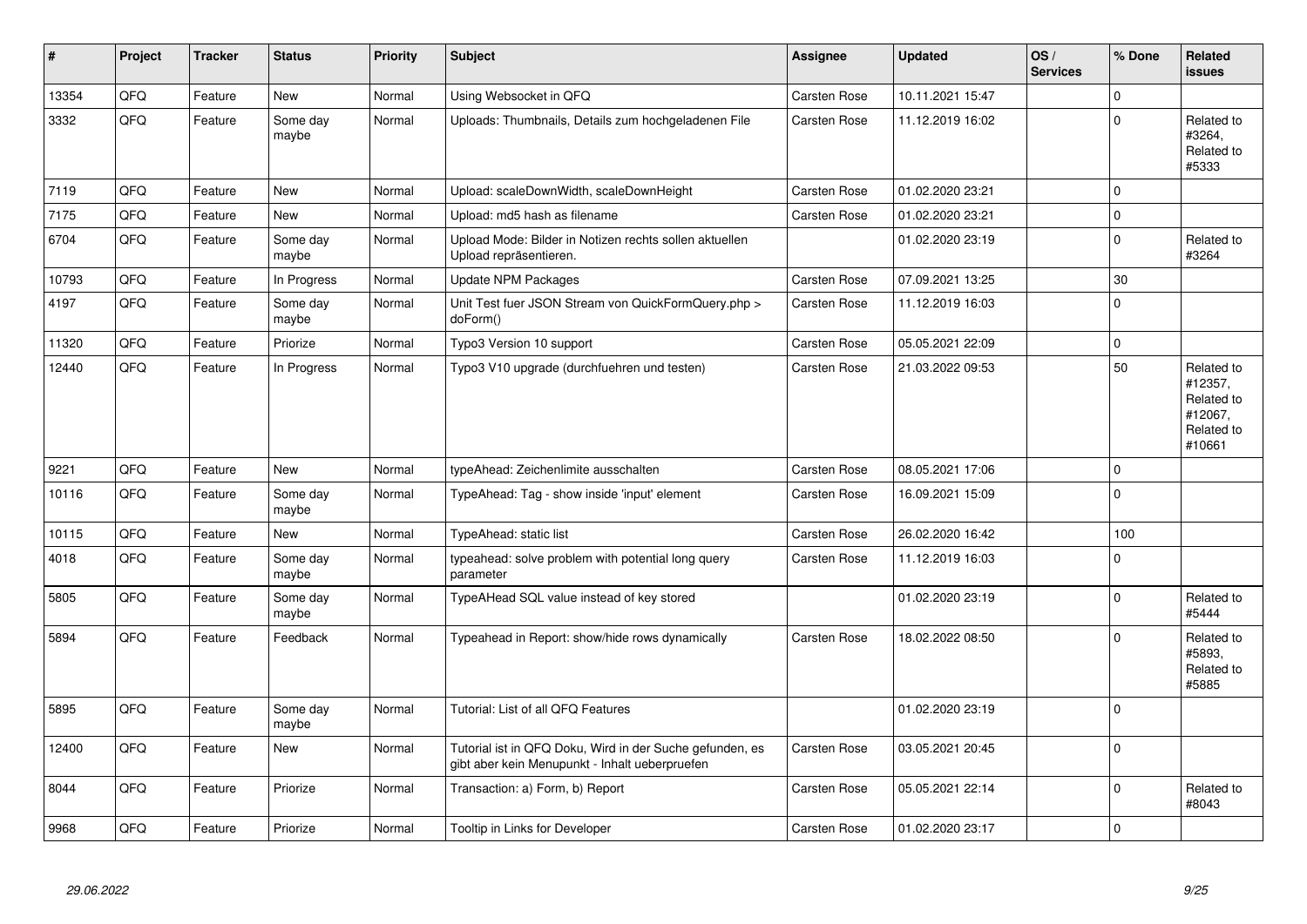| #     | Project | <b>Tracker</b> | <b>Status</b>     | <b>Priority</b> | <b>Subject</b>                                                                        | Assignee      | <b>Updated</b>   | OS/<br><b>Services</b> | % Done      | Related<br>issues           |
|-------|---------|----------------|-------------------|-----------------|---------------------------------------------------------------------------------------|---------------|------------------|------------------------|-------------|-----------------------------|
| 12664 | QFQ     | Feature        | <b>New</b>        | Normal          | TinyMCE: report/remove malicous HTML/JS Code                                          | Carsten Rose  | 19.03.2022 17:47 |                        | $\Omega$    | Related to<br>#14320        |
| 12632 | QFQ     | Feature        | New               | Normal          | TinyMCE: Prepare CSS classes for images                                               | Carsten Rose  | 04.06.2021 14:35 |                        | 100         | <b>Blocked by</b><br>#12186 |
| 7239  | QFQ     | Feature        | New               | Normal          | TinyMCE: html tag whitelist                                                           | Carsten Rose  | 01.02.2020 23:21 |                        | 0           | Related to<br>#14320        |
| 12439 | QFQ     | Feature        | In Progress       | Normal          | TinyMCE Paste from Word & Character Count/Limit                                       | Carsten Rose  | 05.05.2021 22:15 |                        | 0           |                             |
| 10782 | QFQ     | Feature        | Feedback          | Normal          | Tiny MCE: Image Upload                                                                | Enis Nuredini | 16.05.2022 23:16 |                        | 0           | Related to<br>#12452        |
| 9704  | QFQ     | Feature        | Some day<br>maybe | Normal          | Thumbnails Generieren beim Splitten von PDF Files                                     | Carsten Rose  | 11.12.2019 16:01 |                        | $\Omega$    |                             |
| 5452  | QFQ     | Feature        | Some day<br>maybe | Normal          | Thumbnails from PDF: bad quality                                                      |               | 01.02.2020 23:20 |                        | $\mathbf 0$ |                             |
| 4757  | QFQ     | Feature        | Some day<br>maybe | Normal          | Test subrecord: download links ok? Links ok?                                          | Carsten Rose  | 01.02.2020 23:20 |                        | $\mathbf 0$ |                             |
| 8056  | QFQ     | Feature        | Some day<br>maybe | Normal          | Termin Organisation (Reservation)                                                     |               | 01.02.2020 23:19 |                        | 0           | Related to<br>#8658         |
| 4816  | QFQ     | Feature        | Some day<br>maybe | Normal          | Templates for QFQ Reports (Tables, Radios, )                                          |               | 01.02.2020 23:20 |                        | $\Omega$    |                             |
| 10345 | QFQ     | Feature        | New               | Normal          | Templates - Patterns QFQ Style                                                        |               | 03.05.2021 21:01 |                        | $\Omega$    | Related to<br>#10713        |
| 3385  | QFQ     | Feature        | Some day<br>maybe | Normal          | templateGroup: insert/update/delete non primary records                               | Carsten Rose  | 11.12.2019 16:02 |                        | $\Omega$    |                             |
| 7521  | QFQ     | Feature        | New               | Normal          | TemplateGroup: fe.type=upload                                                         | Carsten Rose  | 01.02.2020 23:21 |                        | $\mathbf 0$ | Related to<br>#9706         |
| 4445  | QFQ     | Feature        | Some day<br>maybe | Normal          | template group: Option to simulate fieldset                                           |               | 28.06.2021 14:11 |                        | $\mathbf 0$ |                             |
| 6970  | QFQ     | Feature        | Some day<br>maybe | Normal          | tablesorter: default fuer 'sortReset' aendern von 'Ctrl' zu 'Alt'                     | Benjamin Baer | 01.02.2020 23:21 |                        | $\mathbf 0$ |                             |
| 12679 | QFQ     | Feature        | New               | Normal          | tablesorter: custom column width                                                      | Carsten Rose  | 16.06.2021 11:10 |                        | 0           |                             |
| 11892 | QFQ     | Feature        | New               | Normal          | tablesorter: columns with links are hard to order - new<br>qualifier 'Y: <ord>'</ord> | Enis Nuredini | 23.03.2022 09:22 |                        | $\Omega$    |                             |
| 9130  | QFQ     | Feature        | Some day<br>maybe | Normal          | tablesorter: Automatic Row numbering / Zeilenummer                                    | Benjamin Baer | 01.02.2020 23:22 |                        | ∣ ()        |                             |
| 10745 | QFQ     | Feature        | Some day<br>maybe | Normal          | <b>Tablesorter Excel Export</b>                                                       | Carsten Rose  | 16.09.2021 15:09 |                        | 0           |                             |
| 12584 | QFQ     | Feature        | Feedback          | Normal          | T3 v10 migration script: replace alias-patterns (v11)                                 | Carsten Rose  | 28.05.2022 11:12 |                        | 100         |                             |
| 3402  | QFQ     | Feature        | Some day<br>maybe | Normal          | Syntax Highlighting via CodeMirror                                                    | Carsten Rose  | 11.12.2019 16:02 |                        | 100         | Related to<br>#3207         |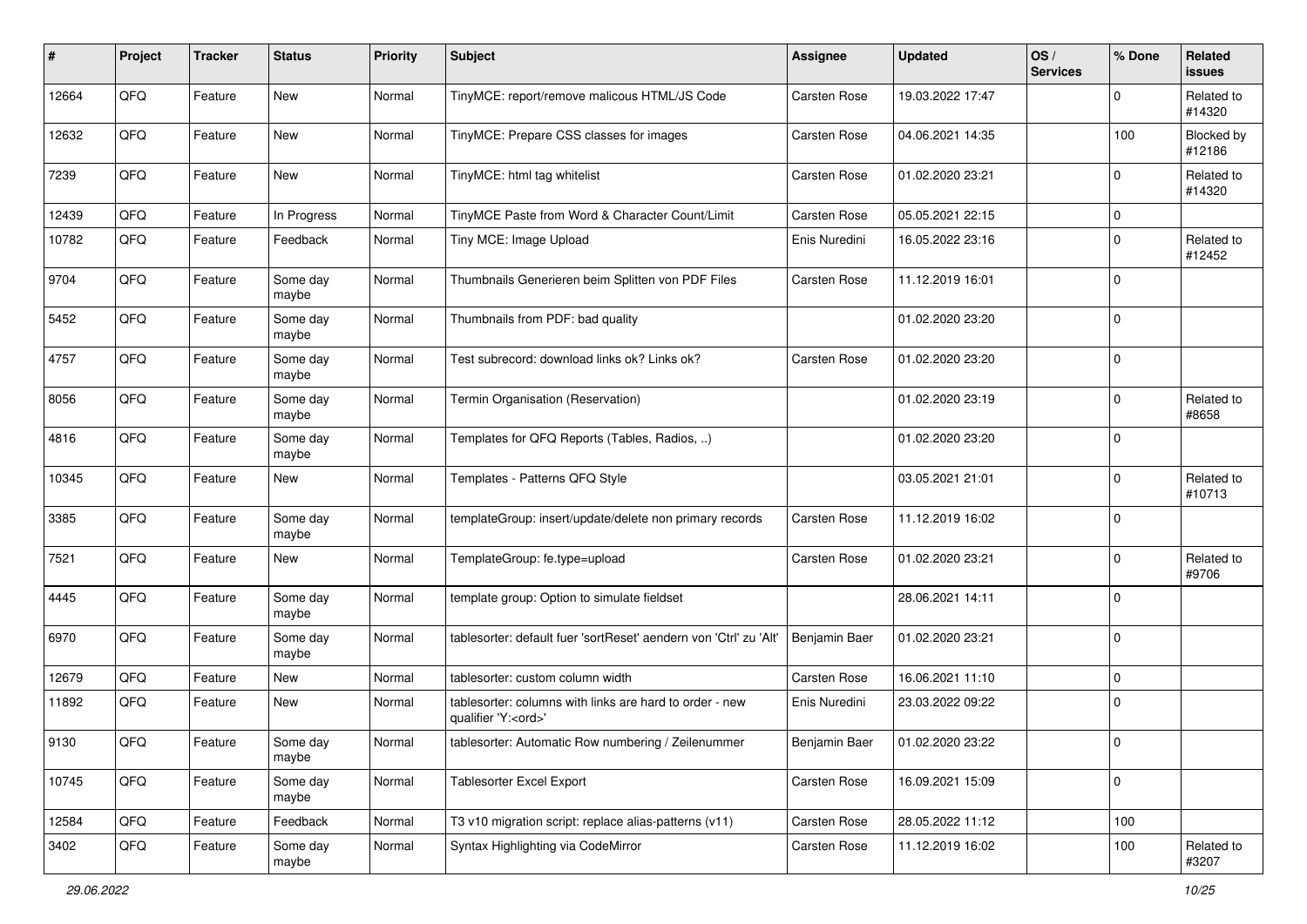| #     | Project | <b>Tracker</b> | <b>Status</b>     | <b>Priority</b> | <b>Subject</b>                                                                                       | <b>Assignee</b>                                        | <b>Updated</b>   | OS/<br><b>Services</b> | % Done      | Related<br><b>issues</b>                      |                      |
|-------|---------|----------------|-------------------|-----------------|------------------------------------------------------------------------------------------------------|--------------------------------------------------------|------------------|------------------------|-------------|-----------------------------------------------|----------------------|
| 12477 | QFQ     | Feature        | <b>New</b>        | Normal          | Support for refactoring: Form, FormElement, diverse<br>Tabellen/Spalten, tt-content Records          | Carsten Rose                                           | 03.05.2021 20:45 |                        | $\Omega$    |                                               |                      |
| 12135 | QFQ     | Feature        | <b>New</b>        | Normal          | Subrecord: Notiz                                                                                     |                                                        | 24.04.2021 16:58 |                        | $\mathbf 0$ |                                               |                      |
| 11955 | QFQ     | Feature        | <b>New</b>        | Normal          | subrecord: new title option to set <th> attributes - e.g. to<br/>customize tablesorter options.</th> | attributes - e.g. to<br>customize tablesorter options. | Carsten Rose     | 03.05.2021 20:47       |             | $\Omega$                                      | Related to<br>#11775 |
| 8187  | QFQ     | Feature        | <b>New</b>        | Normal          | Subrecord: enable/hide new button - make new/edit/delete<br>customizeable.                           | Carsten Rose                                           | 06.03.2021 18:44 |                        | $\pmb{0}$   | Related to<br>#11326                          |                      |
| 3432  | QFQ     | Feature        | <b>New</b>        | Normal          | subrecord: dynamicUpdate                                                                             | Carsten Rose                                           | 11.06.2020 21:10 |                        | $\mathbf 0$ | Related to<br>#5691                           |                      |
| 11775 | QFQ     | Feature        | <b>New</b>        | Normal          | Subrecord Tooltip pro Feld                                                                           | Carsten Rose                                           | 18.12.2020 15:22 |                        | $\Omega$    | Related to<br>#11955                          |                      |
| 12413 | QFQ     | Feature        | <b>New</b>        | Normal          | STORE_TYPO3: enhance for {{be_users.email:T}},<br>{{fe users.email:T}}                               | <b>Carsten Rose</b>                                    | 03.05.2021 20:45 |                        | $\Omega$    | Related to<br>#12412,<br>Related to<br>#10012 |                      |
| 9129  | QFQ     | Feature        | <b>New</b>        | Normal          | sqlValidate: Message as notification, not as error                                                   | Carsten Rose                                           | 01.02.2020 23:22 |                        | $\Omega$    | Related to<br>#9128                           |                      |
| 4026  | QFQ     | Feature        | Some day<br>maybe | Normal          | sglLog.sgl: log number of FE.id                                                                      | Carsten Rose                                           | 11.12.2019 16:03 |                        | $\Omega$    | Related to<br>#5458                           |                      |
| 3941  | QFQ     | Feature        | Some day<br>maybe | Normal          | sglAfter: es sollten mehrere moeglich sein                                                           | Carsten Rose                                           | 11.12.2019 16:03 |                        | $\mathbf 0$ | Related to<br>#3942                           |                      |
| 12504 | QFQ     | Feature        | Priorize          | Normal          | sql.log: report fe.id                                                                                | Carsten Rose                                           | 05.05.2021 22:09 |                        | $\mathbf 0$ |                                               |                      |
| 4050  | QFQ     | Feature        | <b>New</b>        | Normal          | sql.log: 1) FormElement ID which causes a specific action,<br>2) Result in the same row.             | Carsten Rose                                           | 15.04.2020 11:35 |                        | $\mathbf 0$ | Related to<br>#5458                           |                      |
| 8806  | QFQ     | Feature        | New               | Normal          | SQL Function nl2br                                                                                   | Carsten Rose                                           | 01.02.2020 23:22 |                        | $\pmb{0}$   |                                               |                      |
| 9928  | QFQ     | Feature        | Priorize          | Normal          | SpecialColumnName: a) Deprecated: ' AS "_+tag " ', b)<br>New: ' AS "_ <tag1><tag2>"</tag2></tag1>    | Carsten Rose                                           | 01.02.2020 23:17 |                        | $\mathbf 0$ | Related to<br>#9929                           |                      |
| 7683  | QFQ     | Feature        | New               | Normal          | Special column names in '{{ SELECT  AS _link }}' should<br>be detected                               | Carsten Rose                                           | 01.02.2020 23:21 |                        | $\Omega$    |                                               |                      |
| 4442  | QFQ     | Feature        | Some day<br>maybe | Normal          | Special Column Name: link - new symbol G (Glyph) to<br>choose any available symbol                   |                                                        | 11.12.2019 16:02 |                        | $\Omega$    |                                               |                      |
| 9707  | QFQ     | Feature        | <b>New</b>        | Normal          | SIP security: encode pageld and check pageld on decode                                               | Carsten Rose                                           | 01.02.2020 23:22 |                        | $\mathbf 0$ |                                               |                      |
| 7107  | QFQ     | Feature        | Some day<br>maybe | Normal          | Showcase Registration Tool: Anmeldung / Administration :<br>Liste Anmeldungen / Emaileinaldung       | Carsten Rose                                           | 11.12.2019 16:01 |                        | $\Omega$    |                                               |                      |
| 8963  | QFQ     | Feature        | Priorize          | Normal          | Setting values in a store: flexible way                                                              | Carsten Rose                                           | 05.05.2021 22:10 |                        | $\pmb{0}$   | Related to<br>#8975                           |                      |
| 4551  | QFQ     | Feature        | Some day<br>maybe | Normal          | Set 'pills' via dynamicUpdate to show/hide/disabled                                                  |                                                        | 01.02.2020 23:20 |                        | $\Omega$    | Related to<br>#3752                           |                      |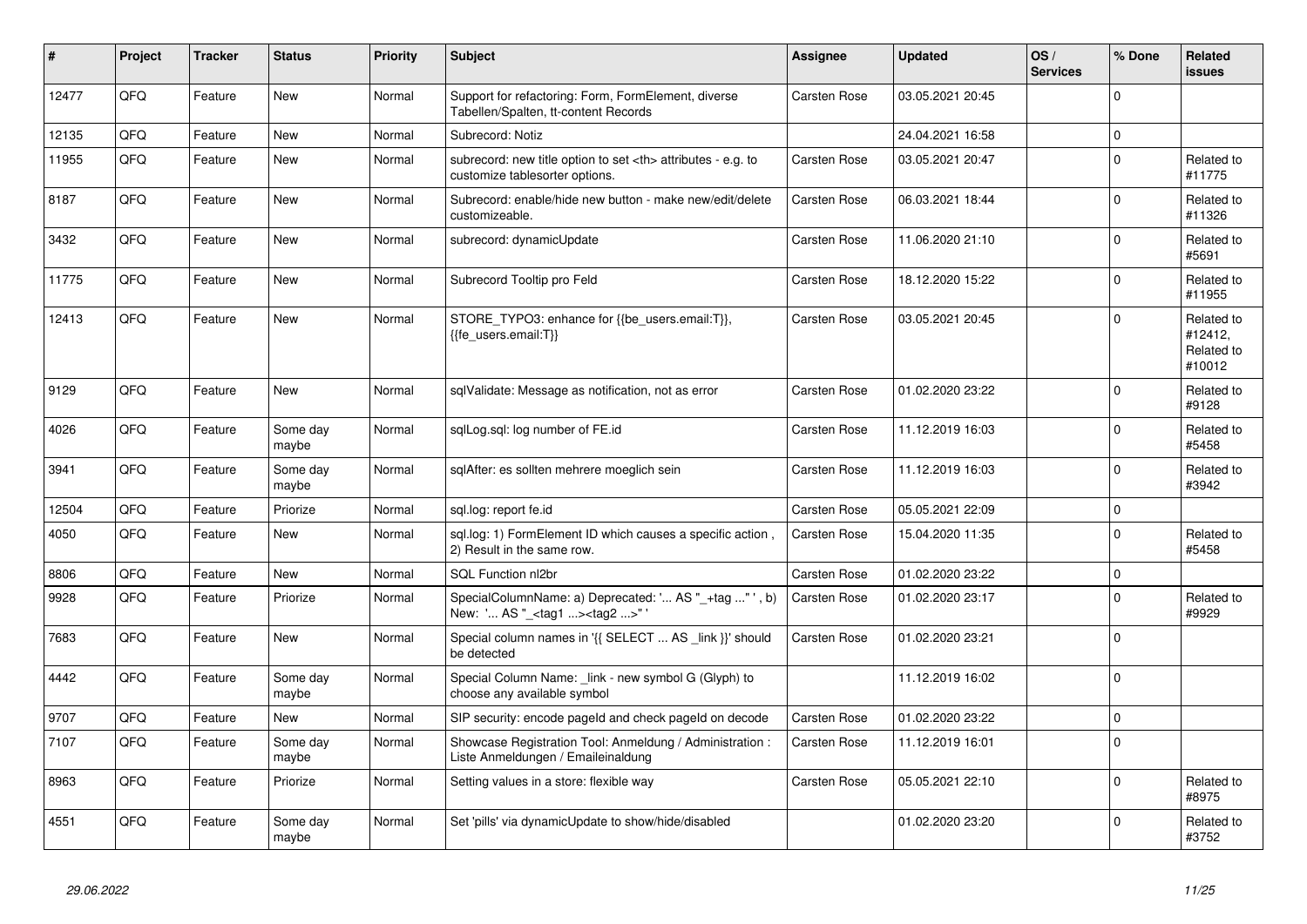| #     | Project | <b>Tracker</b> | <b>Status</b>     | <b>Priority</b> | <b>Subject</b>                                                                                     | Assignee      | <b>Updated</b>   | OS/<br><b>Services</b> | % Done         | Related<br>issues    |
|-------|---------|----------------|-------------------|-----------------|----------------------------------------------------------------------------------------------------|---------------|------------------|------------------------|----------------|----------------------|
| 4956  | QFQ     | Feature        | Some day<br>maybe | Normal          | Sendmail: Benutzerdefinierte Headers                                                               | Carsten Rose  | 11.12.2019 16:02 |                        | $\Omega$       |                      |
| 11080 | QFQ     | Feature        | New               | Normal          | Send MQTT messages                                                                                 | Carsten Rose  | 29.08.2020 19:49 |                        | 0              |                      |
| 13900 | QFQ     | Feature        | Priorize          | Normal          | Selenium: Check das Cookie/PDF funktioniert                                                        | Enis Nuredini | 25.03.2022 12:45 |                        | 0              |                      |
| 14227 | QFQ     | Feature        | <b>New</b>        | Normal          | Selenium Konkurrenz: cypress.io                                                                    | Enis Nuredini | 28.05.2022 11:02 |                        | $\Omega$       |                      |
| 7519  | QFQ     | Feature        | New               | Normal          | Select: Multi                                                                                      | Carsten Rose  | 01.02.2020 23:22 |                        | $\Omega$       |                      |
| 7730  | QFQ     | Feature        | Priorize          | Normal          | SELECT Box: title in between                                                                       | Benjamin Baer | 01.02.2020 23:22 |                        | $\mathbf 0$    |                      |
| 11076 | QFQ     | Feature        | In Progress       | Normal          | SELECT  AS _websocket                                                                              | Carsten Rose  | 30.08.2020 17:49 |                        | $\Omega$       |                      |
| 5428  | QFQ     | Feature        | Some day<br>maybe | Normal          | secure thumbnail: late render on access.                                                           | Carsten Rose  | 01.02.2020 23:20 |                        | $\mathbf 0$    |                      |
| 5366  | QFQ     | Feature        | Priorize          | Normal          | Saving with keyboard shortcuts                                                                     | Benjamin Baer | 21.03.2022 09:47 |                        | $\mathbf 0$    |                      |
| 9394  | QFQ     | Feature        | Priorize          | Normal          | REST: allow for non numerical ids in get requests                                                  | Carsten Rose  | 05.05.2021 22:10 |                        | 0              |                      |
| 7921  | QFQ     | Feature        | Some day<br>maybe | Normal          | Rest API Export: URL kuerzer machen                                                                |               | 01.02.2020 23:19 |                        | 0              |                      |
| 14028 | QFQ     | Feature        | New               | Normal          | Required notification: visual nicer                                                                | Enis Nuredini | 28.05.2022 11:01 |                        | $\mathbf 0$    |                      |
| 5129  | QFQ     | Feature        | Some day<br>maybe | Normal          | Reports: SQL fuer x Achse und y Achse                                                              |               | 11.12.2019 16:02 |                        | $\Omega$       |                      |
| 5345  | QFQ     | Feature        | <b>New</b>        | Normal          | Report: UPDATE / INSERT / DELETE statements should<br>trigger subqueries, depending on the result. | Carsten Rose  | 27.05.2020 16:11 |                        | $\mathbf 0$    |                      |
| 9811  | QFQ     | Feature        | <b>New</b>        | Normal          | Report: tag every n'th row                                                                         | Carsten Rose  | 01.02.2020 23:22 |                        | 0              |                      |
| 4435  | QFQ     | Feature        | Some day<br>maybe | Normal          | Report: striptags - specify allowed tags                                                           |               | 01.02.2020 23:20 |                        | $\Omega$       |                      |
| 3991  | QFQ     | Feature        | Some day<br>maybe | Normal          | report: Columnname '_skipWrap' skips 'fbeg', 'fend'                                                | Carsten Rose  | 11.12.2019 16:03 |                        | $\mathbf 0$    |                      |
| 11534 | QFQ     | Feature        | <b>New</b>        | Normal          | Report: Action on selected rows - Table batchprocessing<br>feature                                 |               | 18.11.2020 08:15 |                        | 0              |                      |
| 10463 | QFQ     | Feature        | <b>New</b>        | Normal          | Report _link: expliztes setzen von HTML Tags (Bedarf fuer<br>'data-selenium' & 'id')               | Enis Nuredini | 23.03.2022 09:23 |                        | 0              | Related to<br>#7648  |
| 6723  | QFQ     | Feature        | <b>New</b>        | Normal          | Report QFQ Installation and Version                                                                | Carsten Rose  | 12.06.2021 09:07 |                        | $\mathbf 0$    |                      |
| 9983  | QFQ     | Feature        | New               | Normal          | Report Notation: new keyword 'range'                                                               | Carsten Rose  | 01.02.2020 15:55 |                        | $\Omega$       |                      |
| 8975  | QFQ     | Feature        | New               | Normal          | Report Notation: 2.0                                                                               | Carsten Rose  | 01.02.2020 23:22 |                        | l 0            | Related to<br>#8963  |
| 11323 | QFQ     | Feature        | Some day<br>maybe | Normal          | Report Frontend Editor Modal + Codemirror                                                          | Carsten Rose  | 16.09.2021 15:10 |                        | $\overline{0}$ | Related to<br>#11036 |
| 10005 | QFQ     | Feature        | Priorize          | Normal          | Report / special column name:  AS _calendar                                                        | Carsten Rose  | 03.06.2020 17:28 |                        | $\mathbf 0$    |                      |
| 4640  | QFQ     | Feature        | Some day<br>maybe | Normal          | Rename System Forms                                                                                |               | 01.02.2020 23:20 |                        | 0              |                      |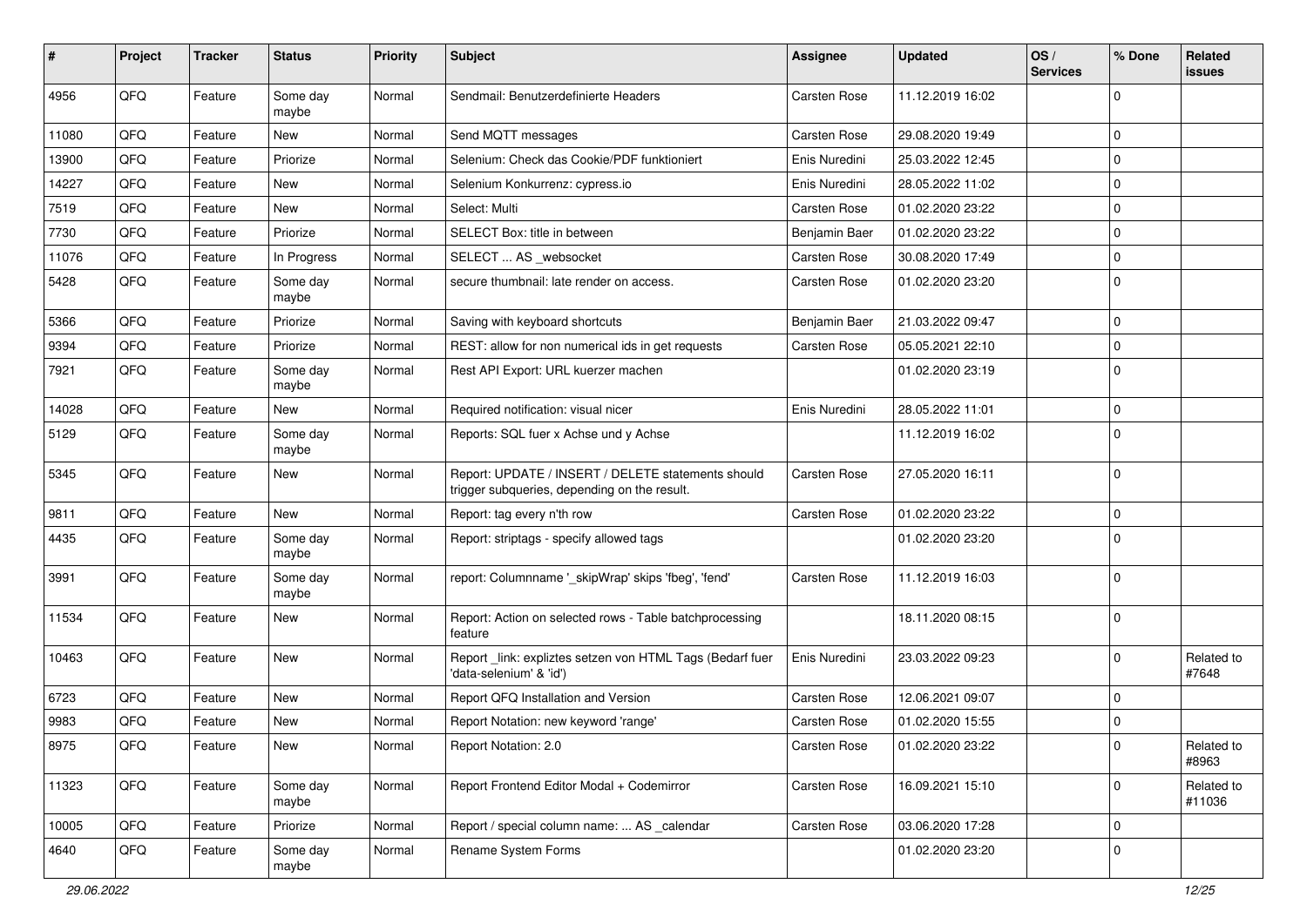| #     | Project | <b>Tracker</b> | <b>Status</b>     | <b>Priority</b> | <b>Subject</b>                                                                                                                        | Assignee            | <b>Updated</b>   | OS/<br><b>Services</b> | % Done      | Related<br>issues                                                      |
|-------|---------|----------------|-------------------|-----------------|---------------------------------------------------------------------------------------------------------------------------------------|---------------------|------------------|------------------------|-------------|------------------------------------------------------------------------|
| 12611 | QFQ     | Feature        | Some day<br>maybe | Normal          | Refactoring: Bootstrap with Lazy Loading                                                                                              | Carsten Rose        | 08.06.2022 10:37 |                        | $\Omega$    | Related to<br>#12490,<br>Related to<br>#10013,<br>Related to<br>#7732  |
| 10012 | QFQ     | Feature        | Priorize          | Normal          | redirectAllMailTo: {{beEmail:T}}                                                                                                      | <b>Carsten Rose</b> | 08.05.2021 09:54 |                        | $\Omega$    | Related to<br>#12412,<br>Related to<br>#12413,<br>Related to<br>#10011 |
| 13700 | QFQ     | Feature        | <b>New</b>        | Normal          | Redesign qfq.io Seite                                                                                                                 | <b>Carsten Rose</b> | 19.03.2022 17:43 |                        | $\mathbf 0$ |                                                                        |
| 7099  | QFQ     | Feature        | New               | Normal          | Redesign FormEditor                                                                                                                   | Carsten Rose        | 01.02.2020 23:21 |                        | $\mathbf 0$ |                                                                        |
| 7480  | QFQ     | Feature        | New               | Normal          | Record History (Undo / Redo)                                                                                                          | Carsten Rose        | 11.12.2019 16:16 |                        | 0           | Related to<br>#2361                                                    |
| 7280  | QFQ     | Feature        | New               | Normal          | recently used table                                                                                                                   | Carsten Rose        | 01.02.2020 23:21 |                        | $\Omega$    |                                                                        |
| 1623  | QFQ     | Feature        | Some day<br>maybe | Normal          | RealURL                                                                                                                               |                     | 11.12.2019 16:03 |                        | 30          |                                                                        |
| 3867  | QFQ     | Feature        | Priorize          | Normal          | Readonly Formular: Template Groups add/delete<br>ausbeldnen                                                                           | Carsten Rose        | 05.05.2021 22:12 |                        | 0           |                                                                        |
| 7924  | QFQ     | Feature        | <b>New</b>        | Normal          | Radio/Checkbox with Tooltip                                                                                                           | Carsten Rose        | 01.02.2020 23:22 |                        | $\mathbf 0$ |                                                                        |
| 5851  | QFQ     | Feature        | Some day<br>maybe | Normal          | Queue System implementieren: MQTT, RabbitMQ                                                                                           |                     | 01.02.2020 23:20 |                        | 0           | Related to<br>#5715                                                    |
| 7520  | QFQ     | Feature        | New               | Normal          | QR Code:  AS _qr ( AS _link)                                                                                                          | Carsten Rose        | 01.02.2020 23:22 |                        | $\Omega$    |                                                                        |
| 8586  | QFQ     | Feature        | Some day<br>maybe | Normal          | QFQ: Enhance Error message for 'record not found'                                                                                     | Carsten Rose        | 16.09.2021 15:10 |                        | l 0         |                                                                        |
| 5480  | QFQ     | Feature        | Some day<br>maybe | Normal          | QFQ: Dokumentation mit Screenshots versehen                                                                                           | Carsten Rose        | 01.02.2020 23:20 |                        | $\Omega$    | Related to<br>#9879                                                    |
| 4839  | QFQ     | Feature        | Some day<br>maybe | Normal          | qfq-handle in <head> Abschnitt</head>                                                                                                 | Carsten Rose        | 11.12.2019 16:02 |                        | $\Omega$    |                                                                        |
| 7108  | QFQ     | Feature        | Some day<br>maybe | Normal          | QFQ Wrap Elements                                                                                                                     |                     | 11.12.2019 16:01 |                        | $\mathbf 0$ |                                                                        |
| 3692  | QFQ     | Feature        | Some day<br>maybe | Normal          | QFQ Webseite                                                                                                                          | Benjamin Baer       | 11.12.2019 16:02 |                        | $\pmb{0}$   | Related to<br>#5033                                                    |
| 9927  | QFQ     | Feature        | New               | Normal          | QFQ Update: a) Update nur machen wenn BE User<br>eingeloggt ist., b) Bei Fehler genaue Meldung welcher<br>Updateschritt Probleme hat. | Carsten Rose        | 22.01.2020 12:59 |                        | 0           |                                                                        |
| 5892  | QFQ     | Feature        | Some day<br>maybe | Normal          | QFQ should use T3 API to manipulate FE GROUP<br>membership                                                                            |                     | 01.02.2020 23:20 |                        | $\mathbf 0$ |                                                                        |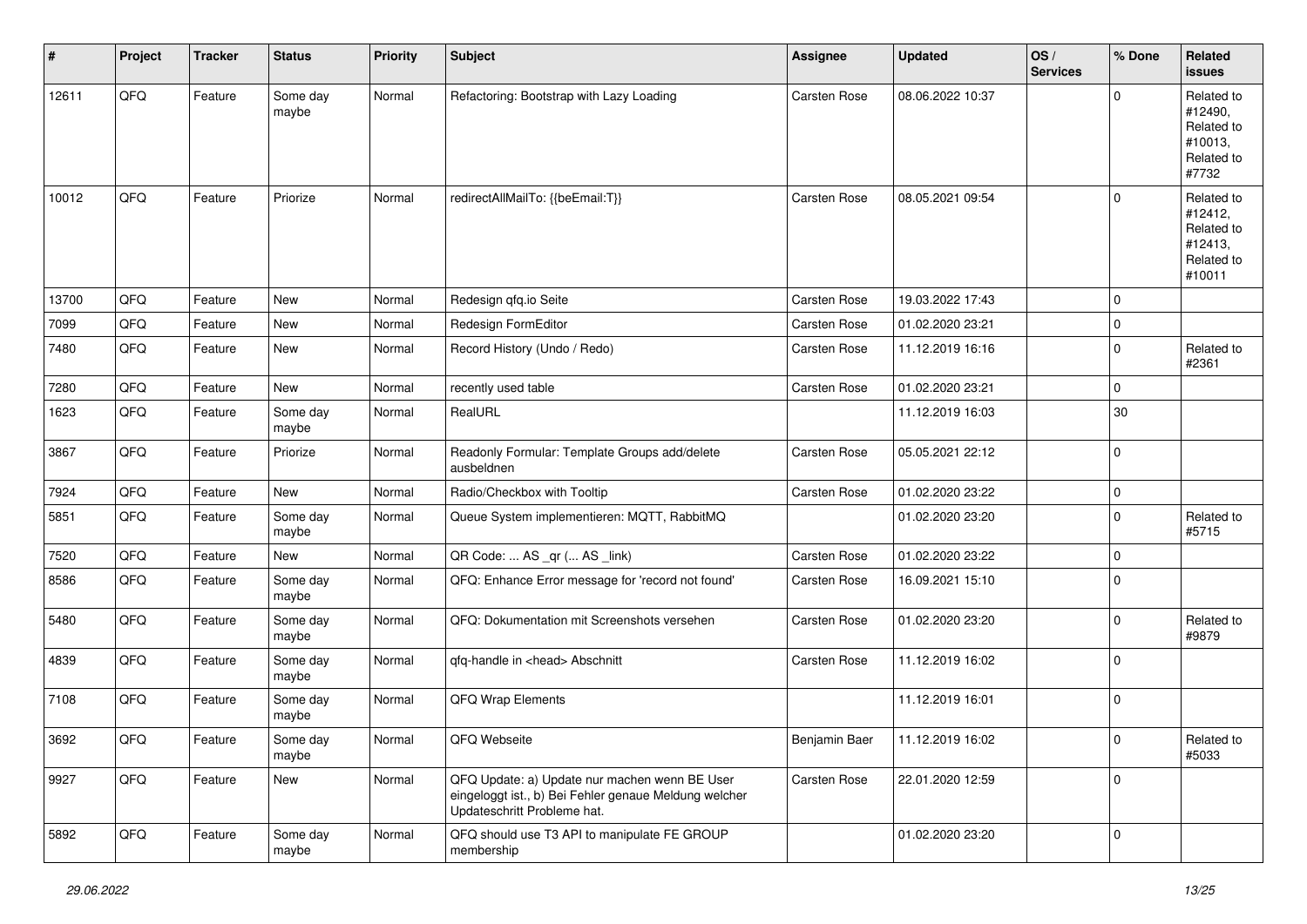| #     | Project | <b>Tracker</b> | <b>Status</b>     | <b>Priority</b> | <b>Subject</b>                                                                                               | Assignee               | <b>Updated</b>   | OS/<br><b>Services</b> | % Done      | Related<br>issues         |
|-------|---------|----------------|-------------------|-----------------|--------------------------------------------------------------------------------------------------------------|------------------------|------------------|------------------------|-------------|---------------------------|
| 13609 | QFQ     | Feature        | New               | Normal          | QFQ Introduction: Seite aufloesen                                                                            | Philipp<br>Gröbelbauer | 28.05.2022 11:02 |                        | $\Omega$    |                           |
| 12465 | QFQ     | Feature        | <b>New</b>        | Normal          | QFQ Function: use in FE to fill StoreRecord                                                                  | Carsten Rose           | 05.05.2021 21:58 |                        | $\Omega$    |                           |
| 1635  | QFQ     | Feature        | Some day<br>maybe | Normal          | QFQ Extension content record: weitere Optionen<br>einblenden.                                                | Carsten Rose           | 11.12.2019 16:03 |                        | $\mathbf 0$ |                           |
| 5389  | QFQ     | Feature        | Some day<br>maybe | Normal          | QFQ Design: Multline label / note                                                                            | Benjamin Baer          | 01.02.2020 23:19 |                        | $\mathbf 0$ |                           |
| 5160  | QFQ     | Feature        | Some day<br>maybe | Normal          | QFQ collaborative / together.js, ShareJS, y-js, collaborative,                                               |                        | 11.12.2019 16:02 |                        | $\Omega$    |                           |
| 14376 | QFQ     | Feature        | New               | Normal          | QFQ Bootstrap: if missing, create stored procedures                                                          | Enis Nuredini          | 19.06.2022 16:37 |                        | $\Omega$    |                           |
| 10124 | QFQ     | Feature        | Feedback          | Normal          | qfq AAI-Login                                                                                                | Karin Niffeler         | 07.05.2020 09:36 |                        | $\mathbf 0$ |                           |
| 1234  | QFQ     | Feature        | Some day<br>maybe | Normal          | QF: Record numbering: Im Grid soll in Spalte 1 optional die<br>laufende Nummer der Records angezeigt werden. |                        | 01.02.2020 23:20 |                        | $\Omega$    |                           |
| 955   | QFQ     | Feature        | Some day<br>maybe | Normal          | QF: Notizen vor/nach dem Form                                                                                |                        | 01.02.2020 23:20 |                        | $\Omega$    |                           |
| 1251  | QFQ     | Feature        | Some day<br>maybe | Normal          | QF: Combo                                                                                                    |                        | 11.12.2019 16:03 |                        | $\Omega$    |                           |
| 1253  | QFQ     | Feature        | Some day<br>maybe | Normal          | QF: Colorpicker                                                                                              |                        | 11.12.2019 16:03 |                        | $\mathbf 0$ |                           |
| 11980 | QFQ     | Feature        | In Progress       | Normal          | protected verzeichnis MUSS geschützt werden                                                                  | Carsten Rose           | 07.09.2021 13:30 |                        | 0           |                           |
| 9135  | QFQ     | Feature        | Priorize          | Normal          | Progress Bar generic / replace old hourglass download<br>popup                                               | Benjamin Baer          | 03.01.2022 07:43 |                        | $\Omega$    |                           |
| 4023  | QFQ     | Feature        | <b>New</b>        | Normal          | prepared statements - FE action: salveld, sqlInsert,<br>sqlUpdate, sqlDelete, sqlBefore, sqlAfter            | Carsten Rose           | 11.12.2019 16:15 |                        | $\Omega$    |                           |
| 3495  | QFQ     | Feature        | Some day<br>maybe | Normal          | Predifined Parameter werden nicht in '+' (add new record)<br>SIP gerendert.                                  |                        | 11.12.2019 16:02 |                        | $\Omega$    |                           |
| 10080 | QFQ     | Feature        | <b>New</b>        | Normal          | Popup on 'save' / 'close': configure dialog (answer<br>yes/no/cancle/)                                       | Carsten Rose           | 28.03.2021 20:52 |                        | $\Omega$    | Is duplicate<br>of #12262 |
| 12556 | QFQ     | Feature        | <b>New</b>        | Normal          | Pills Title: colored = static or dynamic on allrequiredgiven                                                 | Benjamin Baer          | 19.03.2022 17:49 |                        | $\mathbf 0$ |                           |
| 10819 | QFQ     | Feature        | New               | Normal          | Persistent SIP - second try                                                                                  | Carsten Rose           | 29.06.2020 23:02 |                        | $\Omega$    | Related to<br>#6261       |
| 6261  | QFQ     | Feature        | New               | Normal          | Persistent SIP                                                                                               | <b>Carsten Rose</b>    | 12.06.2021 09:07 |                        | 0           | Related to<br>#10819      |
| 7336  | QFQ     | Feature        | Some day<br>maybe | Normal          | PDF Upload: disallow PDFs with specific Meta information                                                     | Carsten Rose           | 11.12.2019 16:01 |                        | $\mathbf 0$ |                           |
| 8101  | QFQ     | Feature        | Some day<br>maybe | Normal          | Password hash: support further hashing methods                                                               | Carsten Rose           | 16.09.2021 15:10 |                        | 0           |                           |
| 10384 | QFG     | Feature        | New               | Normal          | Parameter Exchange QFQ Instances                                                                             |                        | 07.05.2020 09:38 |                        | 0           |                           |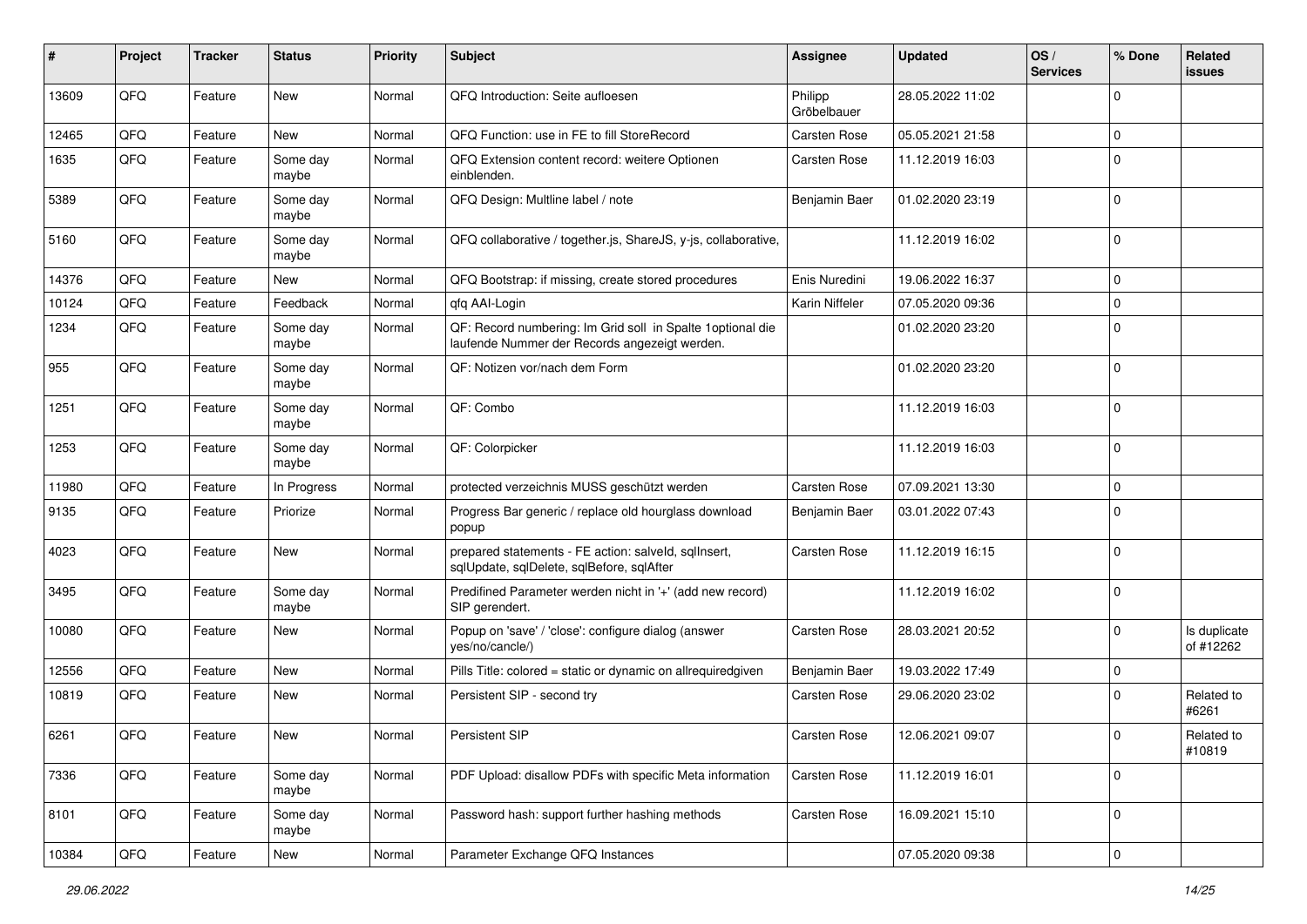| $\vert$ # | Project | <b>Tracker</b> | <b>Status</b>     | <b>Priority</b> | <b>Subject</b>                                                                    | <b>Assignee</b> | <b>Updated</b>   | OS/<br><b>Services</b> | % Done              | Related<br><b>issues</b>                                             |
|-----------|---------|----------------|-------------------|-----------------|-----------------------------------------------------------------------------------|-----------------|------------------|------------------------|---------------------|----------------------------------------------------------------------|
| 7681      | QFQ     | Feature        | <b>New</b>        | Normal          | Optional switch off 'check for modified record'                                   | Carsten Rose    | 01.02.2020 23:21 |                        | $\Omega$            |                                                                      |
| 10011     | QFQ     | Feature        | Priorize          | Normal          | Offer new STORE_TYPO3 Variable 'beUser', 'beEmail'                                | Carsten Rose    | 08.05.2021 09:51 |                        | $\mathbf 0$         | Related to<br>#10012,<br>Related to<br>#12511                        |
| 14090     | QFQ     | Feature        | <b>New</b>        | Normal          | Nützliche _script funktionen                                                      | Carsten Rose    | 28.05.2022 11:03 |                        | $\mathbf 0$         |                                                                      |
| 5782      | QFQ     | Feature        | <b>New</b>        | Normal          | NextCloud API                                                                     | Carsten Rose    | 01.02.2020 10:02 |                        | $\pmb{0}$           |                                                                      |
| 7229      | QFQ     | Feature        | Some day<br>maybe | Normal          | New FormElement.type: Button                                                      |                 | 01.02.2021 12:32 |                        | $\mathbf 0$         |                                                                      |
| 4446      | QFQ     | Feature        | Some day<br>maybe | Normal          | New FE get same feldContainerId as last modifed FE                                |                 | 01.02.2020 23:20 |                        | $\mathsf 0$         |                                                                      |
| 6084      | QFQ     | Feature        | Some day<br>maybe | Normal          | New escape type: 'D' - convert date                                               |                 | 01.02.2020 23:19 |                        | $\pmb{0}$           |                                                                      |
| 6437      | QFQ     | Feature        | <b>New</b>        | Normal          | Neuer Mode Button bei FormElementen                                               | Carsten Rose    | 01.02.2020 23:21 |                        | $\mathbf 0$         | Related to<br>#9668,<br>Blocked by<br>#9678                          |
| 12023     | QFQ     | Feature        | <b>New</b>        | Normal          | MySQL Stored Precdure: QDECODESPECIALCHAR()                                       | Carsten Rose    | 16.02.2021 11:16 |                        | $\mathbf 0$         | Related to<br>#12022                                                 |
| 9579      | QFQ     | Feature        | Some day<br>maybe | Normal          | Multiform with Process Row                                                        | Carsten Rose    | 11.12.2019 16:01 |                        | $\pmb{0}$           |                                                                      |
| 5695      | QFQ     | Feature        | In Progress       | Normal          | Multiform                                                                         | Carsten Rose    | 02.01.2021 18:38 |                        | $\mathbf 0$         |                                                                      |
| 10714     | QFQ     | Feature        | <b>New</b>        | Normal          | multi Table Form                                                                  | Carsten Rose    | 16.03.2021 18:44 |                        | $\pmb{0}$           |                                                                      |
| 11516     | QFQ     | Feature        | <b>New</b>        | Normal          | Multi Page Form (Previous/Next Buttons)                                           | Carsten Rose    | 16.03.2021 17:52 |                        | $\mathbf 0$         |                                                                      |
| 4365      | QFQ     | Feature        | Some day<br>maybe | Normal          | Multi Language: new way of config                                                 | Carsten Rose    | 01.02.2020 23:20 |                        | $\mathbf 0$         |                                                                      |
| 13330     | QFQ     | Feature        | In Progress       | Normal          | Multi Form: Upload                                                                | Carsten Rose    | 07.11.2021 12:40 |                        | 50                  | Related to<br>#9706                                                  |
| 9706      | QFQ     | Feature        | <b>New</b>        | Normal          | Multi File Upload (hidden template group)                                         | Carsten Rose    | 01.02.2020 23:22 |                        | $\mathsf 0$         | Related to<br>#7521,<br>Related to<br>#5562.<br>Related to<br>#13330 |
| 10015     | QFQ     | Feature        | Priorize          | Normal          | Monospace in Textarea                                                             | Carsten Rose    | 03.02.2020 13:40 |                        | $\mathsf{O}\xspace$ |                                                                      |
| 6765      | QFQ     | Feature        | <b>New</b>        | Normal          | Moeglichkeit via QFQ eigene Logs zu schreiben                                     | Carsten Rose    | 01.02.2020 23:21 |                        | $\mathsf{O}\xspace$ |                                                                      |
| 3646      | QFQ     | Feature        | Some day<br>maybe | Normal          | Moeglichkeit HTML Tags in Reports auszugeben (zu<br>enkodieren: htmlspecialchars) |                 | 11.12.2019 16:02 |                        | $\mathbf 0$         | Related to<br>#14320                                                 |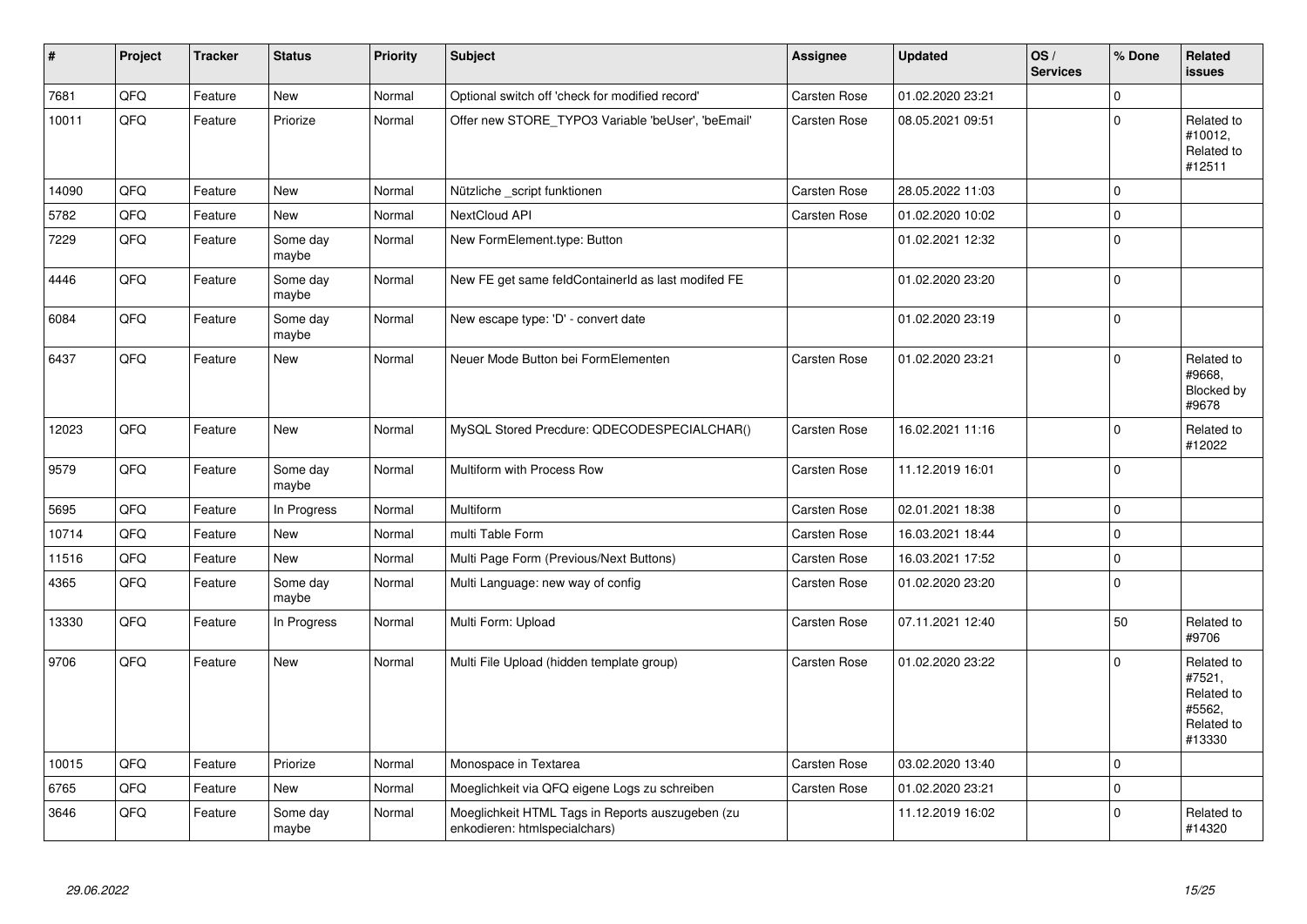| ∦     | Project | <b>Tracker</b> | <b>Status</b>     | <b>Priority</b> | <b>Subject</b>                                                                                         | <b>Assignee</b>     | <b>Updated</b>   | OS/<br><b>Services</b> | % Done      | Related<br>issues                           |
|-------|---------|----------------|-------------------|-----------------|--------------------------------------------------------------------------------------------------------|---------------------|------------------|------------------------|-------------|---------------------------------------------|
| 4626  | QFQ     | Feature        | Some day<br>maybe | Normal          | Mobile View: 'classBody=qfq-form-right' makes no sense                                                 |                     | 01.02.2020 23:20 |                        | $\Omega$    |                                             |
| 11523 | QFQ     | Feature        | <b>New</b>        | Normal          | Mit dynamic Update erkennen, ob Upload gemacht wurde                                                   | Carsten Rose        | 13.11.2020 15:07 |                        | $\Omega$    | Related to<br>#9533                         |
| 4027  | QFQ     | Feature        | Some day<br>maybe | Normal          | Missing: orange 'check' / 'bullet'                                                                     |                     | 11.12.2019 16:03 |                        | $\Omega$    |                                             |
| 12039 | QFQ     | Feature        | <b>New</b>        | Normal          | Missing htmlSpecialChar() in pre processing on form submit                                             |                     | 18.02.2021 00:09 |                        | $\mathbf 0$ | Related to<br>#14320                        |
| 7104  | QFQ     | Feature        | Some day<br>maybe | Normal          | Manual: hint about escaping if '\r' appears in mail body                                               |                     | 11.12.2019 16:01 |                        | $\Omega$    |                                             |
| 4440  | QFQ     | Feature        | Some day<br>maybe | Normal          | Manual.rst: explain how to. expand PHP Session to 4h                                                   |                     | 11.12.2019 16:02 |                        | $\Omega$    |                                             |
| 10014 | QFQ     | Feature        | <b>New</b>        | Normal          | Manual.rst: describe behaviour and process order of<br>fillStoreVar, slaveId, sqlBefore,               | Carsten Rose        | 01.02.2020 22:31 |                        | $\Omega$    |                                             |
| 9208  | QFQ     | Feature        | <b>New</b>        | Normal          | Manage 'recent' records                                                                                | <b>Carsten Rose</b> | 01.02.2020 23:22 |                        | $\mathbf 0$ |                                             |
| 11747 | QFQ     | Feature        | New               | Normal          | Maintenance Page with Redirect                                                                         | Carsten Rose        | 03.05.2021 20:47 |                        | $\Omega$    | Related to<br>#11741                        |
| 2084  | QFQ     | Feature        | Some day<br>maybe | Normal          | Mailto mit encryption: Subrecord                                                                       | Carsten Rose        | 11.12.2019 16:03 |                        | $\Omega$    | Related to<br>#2082                         |
| 5455  | QFQ     | Feature        | Some day<br>maybe | Normal          | Mail Redirects grld abhaengig                                                                          |                     | 01.02.2020 23:20 |                        | $\mathbf 0$ |                                             |
| 4974  | QFQ     | Feature        | Some day<br>maybe | Normal          | Long polling - inform all listening clients of changes                                                 |                     | 11.12.2019 16:02 |                        | 0           |                                             |
| 3504  | QFQ     | Feature        | <b>New</b>        | Normal          | Logging: welche Action FEs werden wann wie ausgefuehrt                                                 | <b>Carsten Rose</b> | 01.02.2020 23:21 |                        | $\Omega$    | Related to<br>#5458,<br>Related to<br>#4092 |
| 5852  | QFQ     | Feature        | Some day<br>maybe | Normal          | Logging: mail.log / sql.log - im FE anzeigen und via AJAX<br>aktualisieren                             | Carsten Rose        | 01.02.2020 23:19 |                        | $\Omega$    | Related to<br>#5885                         |
| 2361  | QFQ     | Feature        | <b>New</b>        | Normal          | Logging wer/wann/wo welches Formular aufgerufen hat                                                    | Carsten Rose        | 11.12.2019 16:15 |                        | $\Omega$    | Related to<br>#4432.<br>Related to<br>#7480 |
| 9777  | QFQ     | Feature        | <b>New</b>        | Normal          | Logging QFQ Variables                                                                                  | Carsten Rose        | 16.12.2019 17:17 |                        | $\Omega$    |                                             |
| 4439  | QFQ     | Feature        | Some day<br>maybe | Normal          | Log: report all actions fired by an FE Element, incl. the<br>original directive (slaveld, sqllnsert, ) |                     | 01.02.2020 23:20 |                        | $\Omega$    | Related to<br>#4432,<br>Related to<br>#5458 |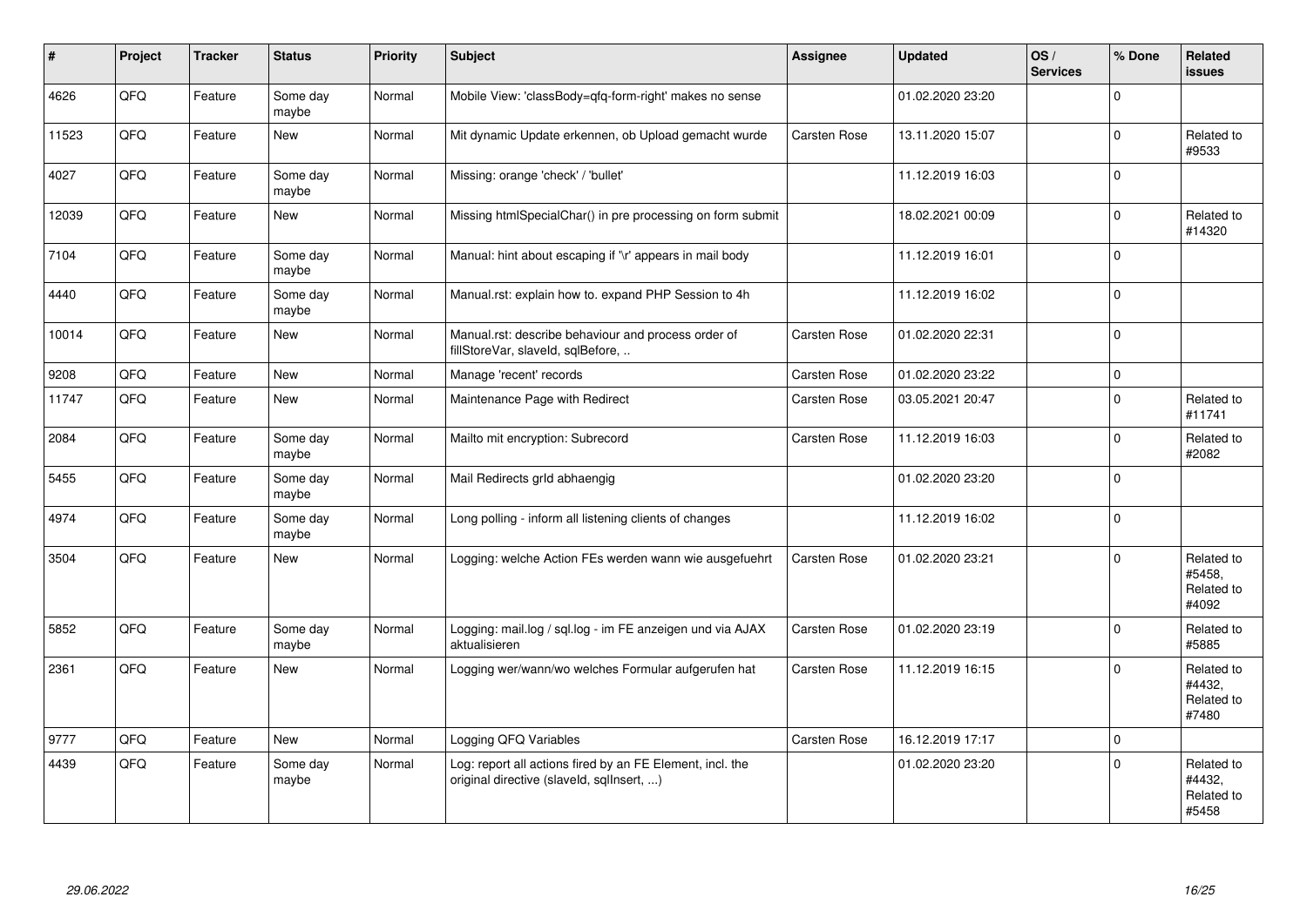| #     | Project | <b>Tracker</b> | <b>Status</b>     | <b>Priority</b> | <b>Subject</b>                                                                         | Assignee      | <b>Updated</b>   | OS/<br><b>Services</b> | % Done                   | Related<br><b>issues</b>                                               |
|-------|---------|----------------|-------------------|-----------------|----------------------------------------------------------------------------------------|---------------|------------------|------------------------|--------------------------|------------------------------------------------------------------------|
| 4433  | QFQ     | Feature        | Some day<br>maybe | Normal          | Log when SIP will be destroyed by QFQ for any (security)<br>reason                     |               | 01.02.2020 23:20 |                        | $\Omega$                 | Related to<br>#4432,<br>Related to<br>#5458                            |
| 12490 | QFQ     | Feature        | New               | Normal          | Loading Plugins in QFQ - see what tinymce does. (lazy<br>loading)                      | Benjamin Baer | 08.06.2022 10:37 |                        | $\Omega$                 | Related to<br>#12611,<br>Related to<br>#10013,<br>Related to<br>#7732  |
| 8702  | QFQ     | Feature        | New               | Normal          | Load Record which is locked: missing user info                                         | Carsten Rose  | 11.12.2019 16:16 |                        | 0                        | Related to<br>#9789                                                    |
| 3617  | QFQ     | Feature        | Some day<br>maybe | Normal          | Load javascripts at bottom                                                             |               | 11.12.2019 16:02 |                        | 0                        |                                                                        |
| 10569 | QFQ     | Feature        | Priorize          | Normal          | link _blank more safe                                                                  | Enis Nuredini | 25.03.2022 12:44 |                        | $\mathbf 0$              |                                                                        |
| 3457  | QFQ     | Feature        | Some day<br>maybe | Normal          | LDAP: concat multi values to one single entry                                          | Carsten Rose  | 11.12.2019 16:02 |                        | 0                        |                                                                        |
| 14371 | QFQ     | Feature        | Priorize          | Normal          | LDAP via REPORT                                                                        | Carsten Rose  | 19.06.2022 16:37 |                        | $\mathbf 0$              |                                                                        |
| 10593 | QFQ     | Feature        | New               | Normal          | label2: text behind input element                                                      | Carsten Rose  | 16.05.2020 10:57 |                        | 0                        |                                                                        |
| 10443 | QFQ     | Feature        | In Progress       | Normal          | Konzept_api / _live                                                                    | Carsten Rose  | 07.05.2020 09:39 |                        | $\mathbf 0$              |                                                                        |
| 1946  | QFQ     | Feature        | Some day<br>maybe | Normal          | Kontrolle ob der ReadOnly Modus bei den<br>Formularelementen korrekt implementiert ist | Carsten Rose  | 11.12.2019 16:03 |                        | 0                        |                                                                        |
| 1510  | QFQ     | Feature        | Some day<br>maybe | Normal          | jquery von google laden, falls das nicht geht lokal                                    |               | 11.12.2019 16:03 |                        | $\mathbf 0$              |                                                                        |
| 7732  | QFQ     | Feature        | Some day<br>maybe | Normal          | Javascript: Lazy Loading der add on libs                                               | Benjamin Baer | 08.06.2022 10:38 |                        | $\mathbf 0$              | Related to<br>#12611,<br>Related to<br>#12490,<br>Related to<br>#10013 |
| 4259  | QFQ     | Feature        | Some day<br>maybe | Normal          | Instant trigger a cron job                                                             | Carsten Rose  | 11.12.2019 16:03 |                        | $\mathbf 0$              |                                                                        |
| 7522  | QFQ     | Feature        | Priorize          | Normal          | Inserting default index.html to folder (Avoid Apache<br>Indexing)                      | Carsten Rose  | 01.02.2020 10:13 |                        | 0                        |                                                                        |
| 12630 | QFQ     | Feature        | In Progress       | Normal          | Input: date[time]: min / max values                                                    | Enis Nuredini | 20.06.2022 18:31 |                        | 0                        | Related to<br>#10096,<br>Related to<br>#14302,<br>Related to<br>#14303 |
| 7965  | QFQ     | Feature        | Priorize          | Normal          | Input type 'text' with visual format - currency                                        | Benjamin Baer | 03.01.2022 07:45 |                        | $\overline{\phantom{0}}$ |                                                                        |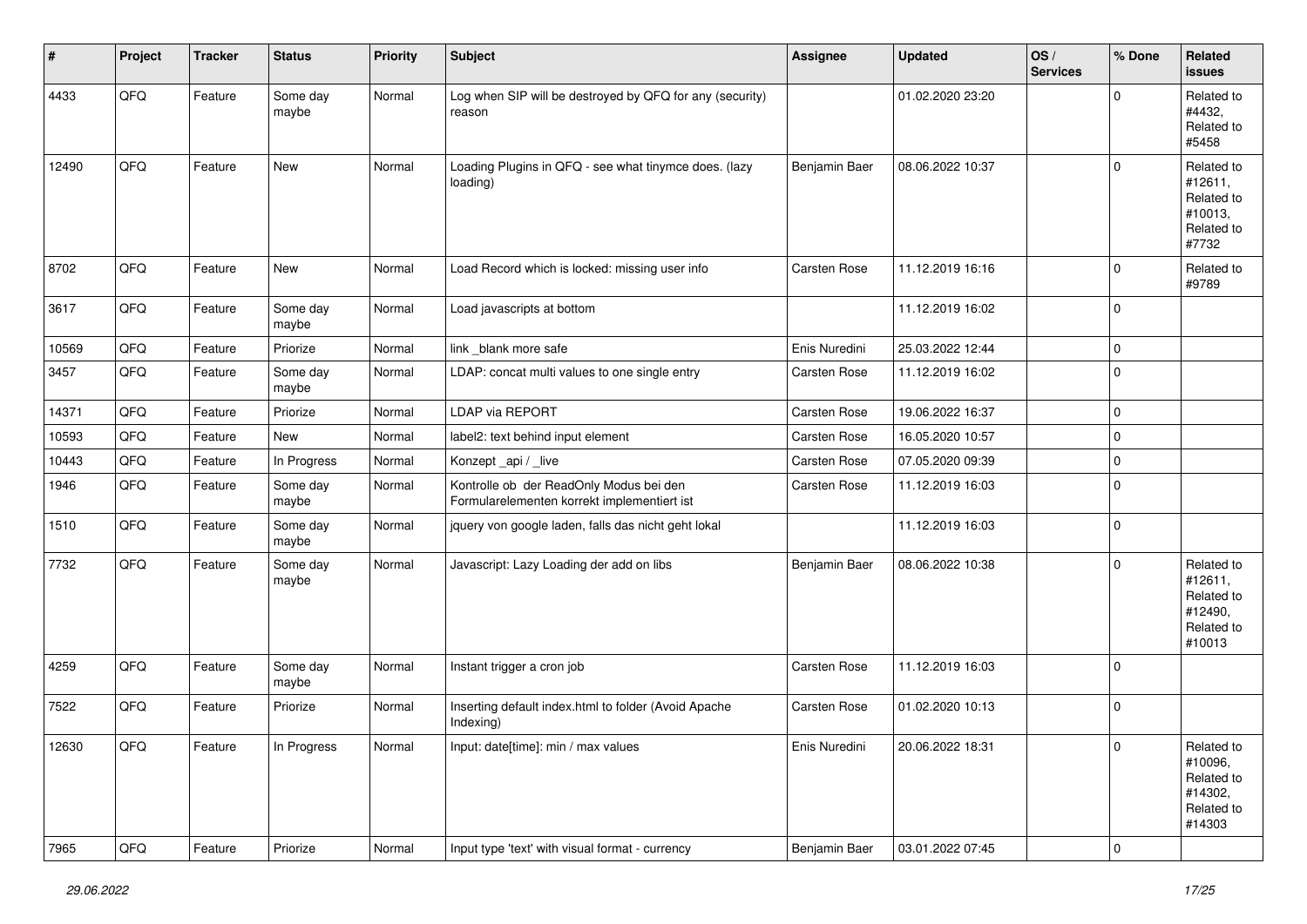| $\sharp$ | Project | <b>Tracker</b> | <b>Status</b>     | <b>Priority</b> | <b>Subject</b>                                                                                                                      | <b>Assignee</b>     | <b>Updated</b>   | OS/<br><b>Services</b> | % Done      | Related<br><b>issues</b>                     |
|----------|---------|----------------|-------------------|-----------------|-------------------------------------------------------------------------------------------------------------------------------------|---------------------|------------------|------------------------|-------------|----------------------------------------------|
| 11036    | QFQ     | Feature        | Some day<br>maybe | Normal          | inline report editor permissions                                                                                                    | Carsten Rose        | 16.09.2021 15:09 |                        | $\Omega$    | Related to<br>#11323                         |
| 2950     | QFQ     | Feature        | Some day<br>maybe | Normal          | Inhalt QFQ Records als File                                                                                                         |                     | 11.12.2019 16:03 |                        | 0           |                                              |
| 7453     | QFQ     | Feature        | Some day<br>maybe | Normal          | import / export forms QFQ                                                                                                           | Carsten Rose        | 16.09.2021 15:10 |                        | $\mathbf 0$ |                                              |
| 7660     | QFQ     | Feature        | <b>New</b>        | Normal          | IMAP: import mails to DB, move / delete mails                                                                                       | Carsten Rose        | 01.02.2020 09:52 |                        | 0           |                                              |
| 8217     | QFQ     | Feature        | New               | Normal          | if-elseif-else construct                                                                                                            | Carsten Rose        | 16.03.2021 18:41 |                        | $\Omega$    | Related to<br>#10716                         |
| 12480    | QFQ     | Feature        | <b>New</b>        | Normal          | If QFQ upgrade is running, block further request                                                                                    | Carsten Rose        | 03.05.2021 20:45 |                        | $\mathbf 0$ |                                              |
| 11702    | QFQ     | Feature        | New               | Normal          | HTML Special Char makes no sense for 'allbut' if '&' is<br>forbidden                                                                | Carsten Rose        | 07.12.2021 16:35 |                        | $\mathbf 0$ | Related to<br>#5112,<br>Related to<br>#14320 |
| 10095    | QFQ     | Feature        | Some day<br>maybe | Normal          | Generic Gitlab Integration into QFQ                                                                                                 | Carsten Rose        | 16.09.2021 15:10 |                        | $\mathbf 0$ |                                              |
| 9900     | QFQ     | Feature        | Priorize          | Normal          | Generic API Call: tt-content record >> JSON                                                                                         | Carsten Rose        | 01.02.2020 10:13 |                        | $\mathbf 0$ |                                              |
| 6515     | QFQ     | Feature        | Some day<br>maybe | Normal          | Formular: Felder dynamisch ein/ausblenden                                                                                           |                     | 11.12.2019 16:02 |                        | $\mathbf 0$ |                                              |
| 6609     | QFQ     | Feature        | <b>New</b>        | Normal          | Formlet: JSON API erweitern                                                                                                         | Carsten Rose        | 01.02.2020 23:21 |                        | 50          |                                              |
| 6602     | QFQ     | Feature        | <b>New</b>        | Normal          | Formlet: in Report auf Mausklick ein mini-form oeffnen                                                                              | Carsten Rose        | 11.12.2019 16:16 |                        | $\mathbf 0$ |                                              |
| 8034     | QFQ     | Feature        | Priorize          | Normal          | FormElement 'data': 22.22.2222 should not be accepted                                                                               | Carsten Rose        | 01.02.2020 10:13 |                        | $\mathbf 0$ |                                              |
| 7290     | QFQ     | Feature        | Priorize          | Normal          | FormEditor: title as textarea if LEN(title)>60                                                                                      | Carsten Rose        | 01.02.2020 10:13 |                        | $\Omega$    | Blocked by<br>#7682                          |
| 14290    | QFQ     | Feature        | Priorize          | Normal          | FormEditor: Show Table Definition                                                                                                   | Carsten Rose        | 19.06.2022 16:37 |                        | $\Omega$    |                                              |
| 3350     | QFQ     | Feature        | Some day<br>maybe | Normal          | FormEditor: Hilfetext hinter 'checktype'                                                                                            | Carsten Rose        | 11.12.2019 16:02 |                        | $\Omega$    |                                              |
| 9537     | QFQ     | Feature        | <b>New</b>        | Normal          | FormEditor: Edit fieldset in FrontEnd                                                                                               | Carsten Rose        | 01.02.2020 23:22 |                        | $\Omega$    |                                              |
| 3877     | QFQ     | Feature        | Some day<br>maybe | Normal          | FormEditor: die Felder die aktuell nicht gebraucht werden<br>nur auf readonly/disabled setzen (nicht ausblenden > das<br>irritiert. | Carsten Rose        | 11.12.2019 16:03 |                        | $\mathbf 0$ |                                              |
| 6998     | QFQ     | Feature        | Priorize          | Normal          | Form: with debug=on show column information as tooltip of<br>column label                                                           | <b>Carsten Rose</b> | 01.02.2020 10:13 |                        | 0           |                                              |
| 7278     | QFG     | Feature        | Some day<br>maybe | Normal          | Form: Wert vordefinieren der immer gesetzt wird                                                                                     |                     | 02.05.2021 09:27 |                        | $\mathbf 0$ |                                              |
| 12156    | QFG     | Feature        | New               | Normal          | Form: Optional disable 'leave page'                                                                                                 |                     | 03.05.2021 20:45 |                        | $\mathbf 0$ |                                              |
| 4443     | QFQ     | Feature        | Some day<br>maybe | Normal          | Form: multiple secondary tables                                                                                                     |                     | 01.02.2020 23:20 |                        | $\mathbf 0$ |                                              |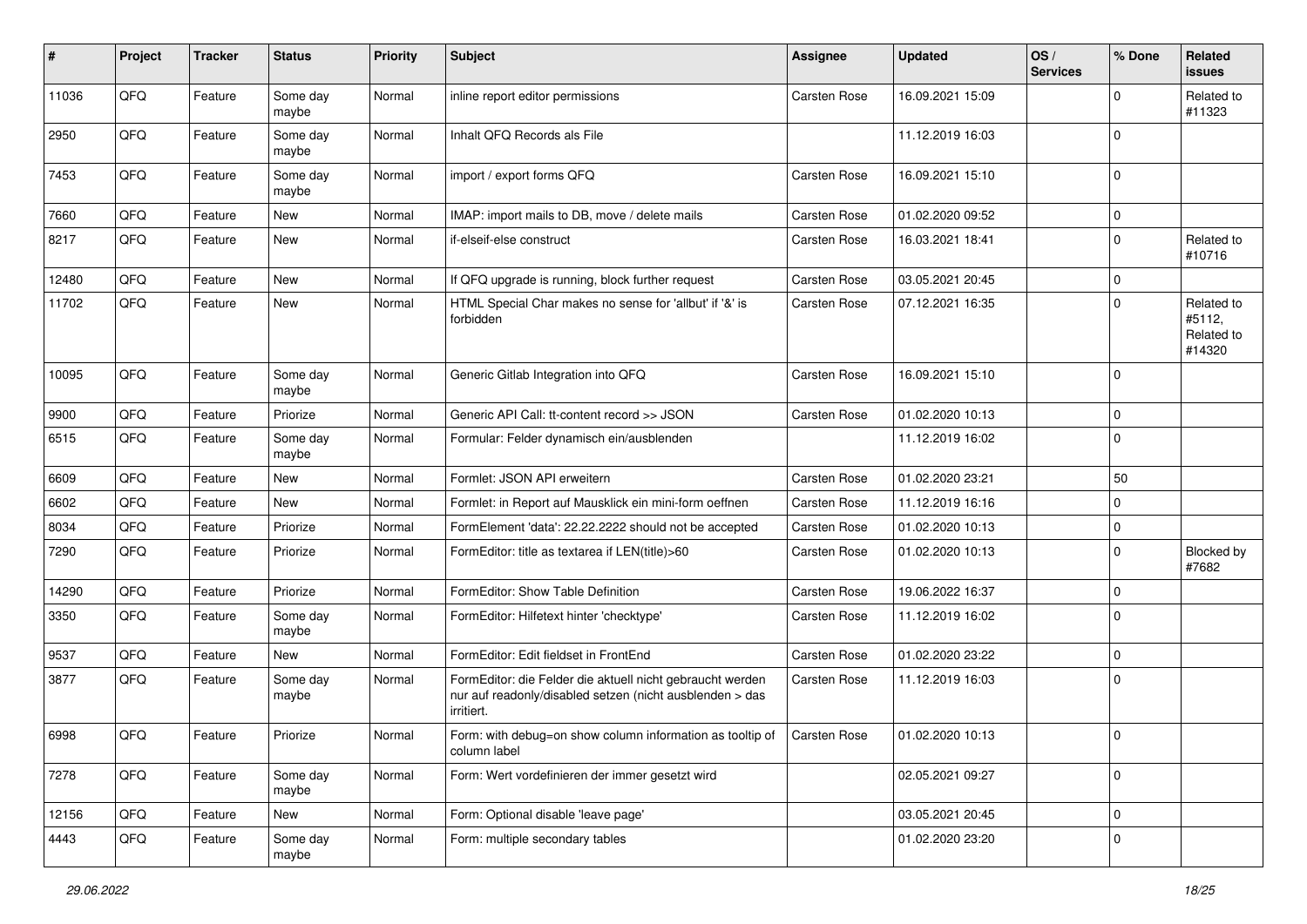| $\sharp$ | Project | <b>Tracker</b> | <b>Status</b>     | <b>Priority</b> | Subject                                                                                                                                                  | Assignee      | <b>Updated</b>   | OS/<br><b>Services</b> | % Done      | Related<br>issues                                                           |
|----------|---------|----------------|-------------------|-----------------|----------------------------------------------------------------------------------------------------------------------------------------------------------|---------------|------------------|------------------------|-------------|-----------------------------------------------------------------------------|
| 6289     | QFQ     | Feature        | <b>New</b>        | Normal          | Form: Log                                                                                                                                                | Carsten Rose  | 01.02.2020 23:21 |                        | $\Omega$    |                                                                             |
| 3708     | QFQ     | Feature        | Some day<br>maybe | Normal          | Form: input - 'specialchars', 'none'  gewisse tags<br>erlauben, andere verbieten                                                                         | Carsten Rose  | 11.12.2019 16:02 |                        | $\Omega$    | Related to<br>#14320                                                        |
| 9668     | QFQ     | Feature        | Priorize          | Normal          | Form.mode: rename 'hidden' to 'hide'                                                                                                                     | Carsten Rose  | 05.05.2021 22:14 |                        | $\mathbf 0$ | Related to<br>#6437                                                         |
| 5983     | QFQ     | Feature        | Some day<br>maybe | Normal          | Form Submit (save & update): normalize date/-time FE                                                                                                     | Carsten Rose  | 01.02.2020 23:19 |                        | $\Omega$    |                                                                             |
| 13572    | QFQ     | Feature        | Feedback          | Normal          | Form Load: misleading error message on trying to load non<br>existent primary record                                                                     | Enis Nuredini | 16.05.2022 23:16 |                        | 100         |                                                                             |
| 12315    | QFQ     | Feature        | Some day<br>maybe | Normal          | Form History (Diffs) / Backups                                                                                                                           | Carsten Rose  | 16.09.2021 15:10 |                        | $\Omega$    |                                                                             |
| 11322    | QFQ     | Feature        | Some day<br>maybe | Normal          | Form Element JSON - (multiline parameter field)                                                                                                          | Carsten Rose  | 16.09.2021 15:10 |                        | $\mathbf 0$ |                                                                             |
| 9602     | QFQ     | Feature        | New               | Normal          | Form definition as JSON                                                                                                                                  | Carsten Rose  | 01.02.2020 23:21 |                        | $\mathbf 0$ | Related to<br>#9600                                                         |
| 12262    | QFQ     | Feature        | ToDo              | Normal          | Form buttons on top: more customable                                                                                                                     | Enis Nuredini | 17.06.2022 10:44 |                        | $\Omega$    | Related to<br>#13945, Has<br>duplicate<br>#4046, Has<br>duplicate<br>#10080 |
| 11716    | QFQ     | Feature        | <b>New</b>        | Normal          | Form an beliebiger Stelle im Report anzeigen                                                                                                             |               | 09.12.2020 09:47 |                        | $\Omega$    |                                                                             |
| 10763    | QFQ     | Feature        | <b>New</b>        | Normal          | form accessed and submitted despite logout?                                                                                                              |               | 16.06.2020 11:43 |                        | 0           |                                                                             |
| 8336     | QFQ     | Feature        | New               | Normal          | Form > modified > Close New: a) Optional disable popup, b)<br>custom text, c) mode on save: close stay                                                   | Carsten Rose  | 01.02.2020 23:22 |                        | $\Omega$    | Related to<br>#8335                                                         |
| 3878     | QFQ     | Feature        | Some day<br>maybe | Normal          | Form 'FormElement': Spalte 'name' typeAhead mit<br>Spaltennamen der Primarytable.                                                                        |               | 11.12.2019 16:03 |                        | $\Omega$    |                                                                             |
| 3879     | QFQ     | Feature        | Some day<br>maybe | Normal          | Form 'FormElement': Beim Feld 'name' rechts in der Notiz<br>einen Link einblenden - a) aktuelle Definition anzeigen, b)<br>Spalte in der Tabelle anlegen |               | 11.12.2019 16:03 |                        | $\Omega$    |                                                                             |
| 3880     | QFQ     | Feature        | Some day<br>maybe | Normal          | Form 'Form': anlegen einer Tabelle                                                                                                                       |               | 14.01.2021 10:12 |                        | $\Omega$    |                                                                             |
| 5923     | QFQ     | Feature        | Some day<br>maybe | Normal          | fillStoreSystemBySqlLate                                                                                                                                 |               | 01.02.2020 23:19 |                        | $\Omega$    |                                                                             |
| 10003    | QFQ     | Feature        | Priorize          | Normal          | fieldset: stronger visualize group                                                                                                                       | Benjamin Baer | 12.02.2020 08:13 |                        | $\mathbf 0$ |                                                                             |
| 4413     | QFQ     | Feature        | New               | Normal          | fieldset: show/hidden, modeSql, dynamicUpdate                                                                                                            | Carsten Rose  | 09.02.2022 15:19 |                        | 0           |                                                                             |
| 4872     | QFQ     | Feature        | Some day<br>maybe | Normal          | Fields of Typo3 page available in STORE_TYPO3                                                                                                            | Carsten Rose  | 01.02.2020 23:19 |                        | $\mathbf 0$ |                                                                             |
| 7920     | QFG     | Feature        | New               | Normal          | FE: Syntax Highlight, Zeinlenumbruch                                                                                                                     | Carsten Rose  | 01.02.2020 10:03 |                        | $\mathbf 0$ |                                                                             |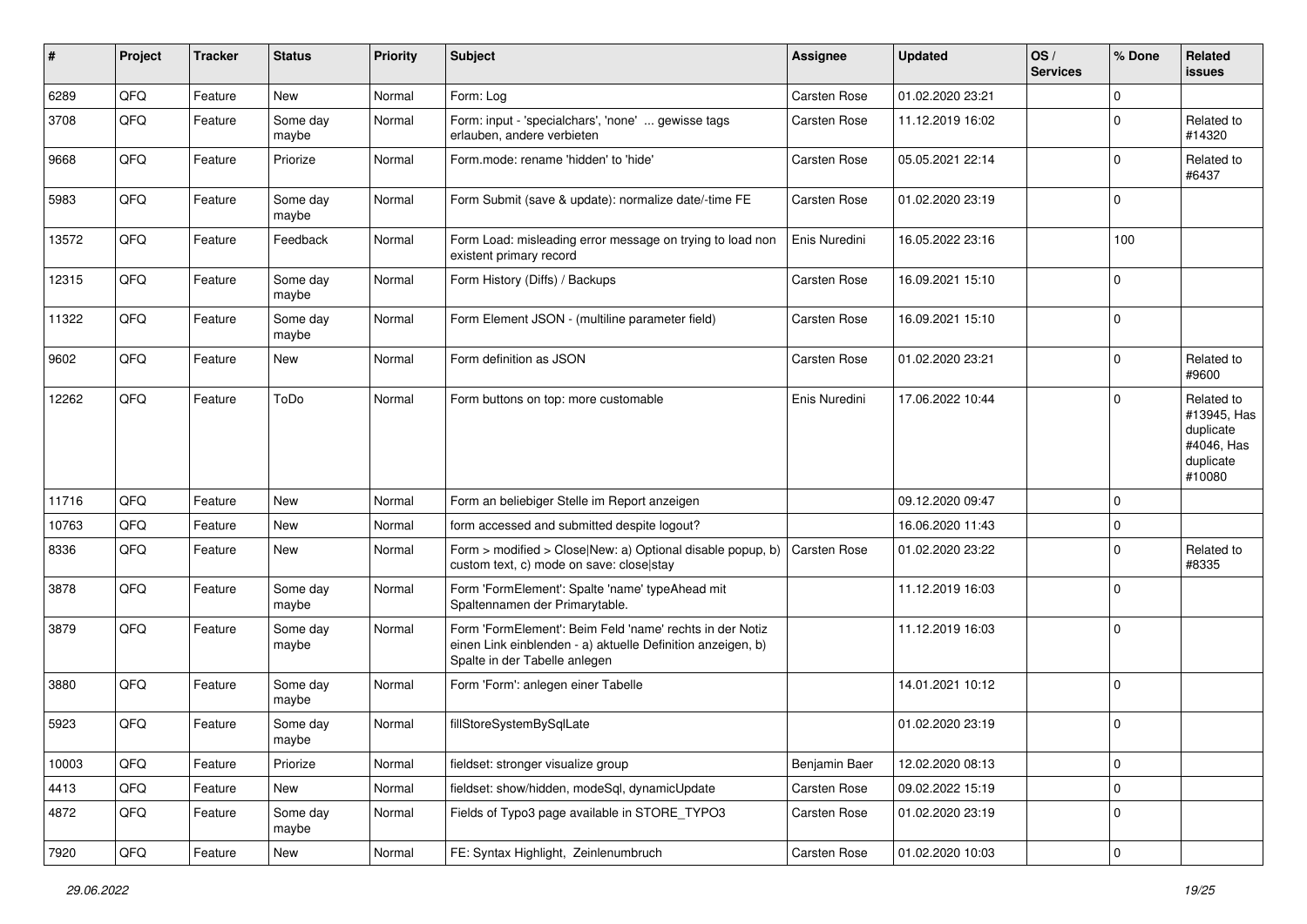| $\#$  | Project | <b>Tracker</b> | <b>Status</b>     | <b>Priority</b> | <b>Subject</b>                                                                                                          | Assignee            | <b>Updated</b>   | OS/<br><b>Services</b> | % Done      | Related<br><b>issues</b>                                              |
|-------|---------|----------------|-------------------|-----------------|-------------------------------------------------------------------------------------------------------------------------|---------------------|------------------|------------------------|-------------|-----------------------------------------------------------------------|
| 4444  | QFQ     | Feature        | Some day<br>maybe | Normal          | FE.type=upload: detect mime type                                                                                        |                     | 11.12.2019 16:02 |                        | $\Omega$    | Related to<br>#4303                                                   |
| 12162 | QFQ     | Feature        | New               | Normal          | FE.type=sendmail: personalized mailing (several mails) via<br>template                                                  | Carsten Rose        | 03.05.2021 20:45 |                        | $\Omega$    |                                                                       |
| 10013 | QFQ     | Feature        | Some day<br>maybe | Normal          | FE.typ=editor: CodeMirror                                                                                               | Carsten Rose        | 08.06.2022 10:37 |                        | $\Omega$    | Related to<br>#12611,<br>Related to<br>#12490,<br>Related to<br>#7732 |
| 8277  | QFQ     | Feature        | Priorize          | Normal          | fe.parameter.default=                                                                                                   | <b>Carsten Rose</b> | 01.02.2020 23:17 |                        | $\Omega$    | Related to<br>#8113                                                   |
| 4536  | QFQ     | Feature        | Some day<br>maybe | Normal          | FE upload: problem with delete if mutliple uploads an<br>FE.name="                                                      |                     | 01.02.2020 23:20 |                        | $\Omega$    |                                                                       |
| 3415  | QFQ     | Feature        | Some day<br>maybe | Normal          | FE Login Box Templatefile                                                                                               | Benjamin Baer       | 11.12.2019 16:02 |                        | $\mathbf 0$ |                                                                       |
| 7812  | QFQ     | Feature        | New               | Normal          | FE 'Subrecord' - new option 'subrecordShowFilter',<br>'subrecordPaging'                                                 | Carsten Rose        | 01.02.2020 23:22 |                        | $\mathbf 0$ |                                                                       |
| 9352  | QFQ     | Feature        | New               | Normal          | FE 'Native' fire slaveld, sqlAfter, sqlIns                                                                              | Carsten Rose        | 01.02.2020 23:22 |                        | 0           |                                                                       |
| 8584  | QFQ     | Feature        | Priorize          | Normal          | FE 'Action' - never assign to Container (except Template<br>Group)                                                      | Carsten Rose        | 01.02.2020 10:13 |                        | $\Omega$    |                                                                       |
| 6801  | QFQ     | Feature        | Priorize          | Normal          | Fabric: Maximize / FullIscreen                                                                                          | Benjamin Baer       | 21.03.2022 09:56 |                        | $\Omega$    |                                                                       |
| 5024  | QFQ     | Feature        | Some day<br>maybe | Normal          | Fabric: Generate PDF with edits                                                                                         | Benjamin Baer       | 01.02.2020 23:20 |                        | $\Omega$    | Related to<br>#10704                                                  |
| 6972  | QFQ     | Feature        | Some day<br>maybe | Normal          | Fabric Clipboard / cross browser tab                                                                                    | Benjamin Baer       | 01.02.2020 23:21 |                        | $\mathbf 0$ |                                                                       |
| 8719  | QFQ     | Feature        | <b>New</b>        | Normal          | extraButtonLock: add support for 0/1                                                                                    | Carsten Rose        | 01.02.2020 23:22 |                        | $\Omega$    |                                                                       |
| 14185 | QFQ     | Feature        | New               | Normal          | External/Autocron.php - better suitable directory                                                                       | Support: System     | 28.05.2022 11:03 |                        | $\mathbf 0$ |                                                                       |
| 11217 | QFQ     | Feature        | Some day<br>maybe | Normal          | <b>Extend Script Functionality</b>                                                                                      | Carsten Rose        | 16.09.2021 15:10 |                        | $\mathbf 0$ |                                                                       |
| 3900  | QFQ     | Feature        | Some day<br>maybe | Normal          | Extend documentation of 'Copy / Paste'                                                                                  | Carsten Rose        | 11.12.2019 16:03 |                        | $\mathbf 0$ | Related to<br>#3899                                                   |
| 6594  | QFQ     | Feature        | New               | Normal          | Excel: on download, check if there is a valid sip                                                                       | Carsten Rose        | 01.02.2020 23:21 |                        | $\Omega$    |                                                                       |
| 12024 | QFQ     | Feature        | New               | Normal          | Excel Export: text columns by default decode<br>htmlspeciachar()                                                        | Carsten Rose        | 17.02.2021 23:55 |                        | $\mathbf 0$ | Related to<br>#12022                                                  |
| 10976 | QFQ     | Feature        | New               | Normal          | Excel Export Verbesserungen                                                                                             | Carsten Rose        | 06.08.2020 10:56 |                        | $\mathbf 0$ |                                                                       |
| 10874 | QFQ     | Feature        | New               | Normal          | Erstellen eines Foreign Keys in der Tabelle "FormElement"                                                               |                     | 13.07.2020 10:11 |                        | $\mathbf 0$ |                                                                       |
| 4330  | QFQ     | Feature        | Some day<br>maybe | Normal          | Error Message: report missing {{ / }} in sqlUpdate, sqlInsert,<br>sqlDelete, sqlAfter, sqlBefore in FE action elements. | Carsten Rose        | 01.02.2020 23:20 |                        | 0           |                                                                       |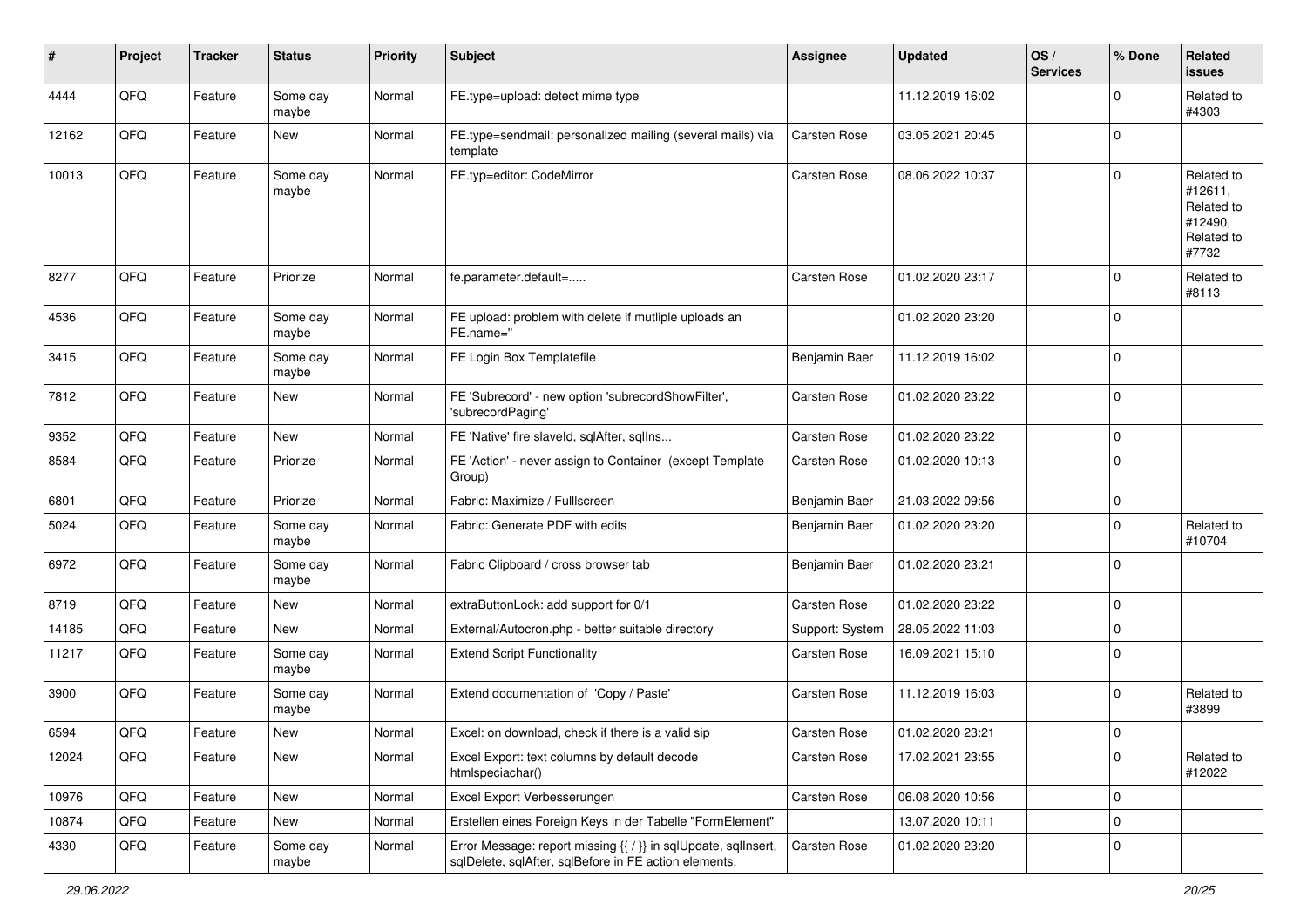| $\vert$ # | Project | <b>Tracker</b> | <b>Status</b>     | <b>Priority</b> | <b>Subject</b>                                                                                                     | Assignee            | <b>Updated</b>   | OS/<br><b>Services</b> | % Done      | Related<br>issues         |
|-----------|---------|----------------|-------------------|-----------------|--------------------------------------------------------------------------------------------------------------------|---------------------|------------------|------------------------|-------------|---------------------------|
| 9128      | QFQ     | Feature        | <b>New</b>        | Normal          | Error Message: not replaced variables- a) replace back to<br>$\langle \{ \}$ , b) underline                        | Carsten Rose        | 01.02.2020 23:22 |                        | $\Omega$    | Related to<br>#9129       |
| 5132      | QFQ     | Feature        | Some day<br>maybe | Normal          | Error Message sendmail missing attachment: more details                                                            | <b>Carsten Rose</b> | 01.02.2020 23:19 |                        | $\mathbf 0$ |                           |
| 6250      | QFQ     | Feature        | In Progress       | Normal          | Enhance layout: a) Subrecord, b) Subrecord-Title                                                                   | Carsten Rose        | 01.02.2020 23:22 |                        | $\Omega$    | Related to<br>#5391       |
| 8585      | QFQ     | Feature        | Priorize          | Normal          | Enhance Error message for 'unknown form'                                                                           | Carsten Rose        | 01.02.2020 10:13 |                        | $\Omega$    |                           |
| 5579      | QFQ     | Feature        | Some day<br>maybe | Normal          | Enhance Doc / Presentation: variable type 'link column type'                                                       | Carsten Rose        | 01.02.2020 23:19 |                        | $\Omega$    |                           |
| 3864      | QFQ     | Feature        | New               | Normal          | Encrypt / decrypt field                                                                                            | <b>Carsten Rose</b> | 08.03.2021 18:08 |                        | $\Omega$    |                           |
| 5893      | QFQ     | Feature        | Some day<br>maybe | Normal          | Edit on double-click                                                                                               |                     | 01.02.2020 23:19 |                        | $\Omega$    | Related to<br>#5894       |
| 11460     | QFQ     | Feature        | New               | Normal          | Easier creation of changelog: gitchangelog                                                                         | <b>Carsten Rose</b> | 12.06.2021 10:20 |                        | $\Omega$    | Related to<br>#13467      |
| 7109      | QFQ     | Feature        | <b>New</b>        | Normal          | Dynamic Updates: row/element hide                                                                                  | <b>Carsten Rose</b> | 01.02.2020 23:22 |                        | $\Omega$    | Has<br>duplicate<br>#4081 |
| 6083      | QFQ     | Feature        | Some day<br>maybe | Normal          | Dynamic Update: Value Check via SQL                                                                                |                     | 11.12.2019 16:02 |                        | $\Omega$    |                           |
| 4082      | QFQ     | Feature        | <b>New</b>        | Normal          | Dynamic Update: modeSql - useful default                                                                           | Carsten Rose        | 01.02.2020 23:22 |                        | $\Omega$    |                           |
| 6224      | QFQ     | Feature        | Priorize          | Normal          | Dynamic update: fade in/out fields                                                                                 | Benjamin Baer       | 21.03.2022 09:50 |                        | $\Omega$    |                           |
| 11504     | QFQ     | Feature        | <b>New</b>        | Normal          | Dynamic Update: Button text update for 'Save',' Close' &<br>'Delete'                                               | Carsten Rose        | 12.11.2020 23:44 |                        | $\Omega$    |                           |
| 3216      | QFQ     | Feature        | Some day<br>maybe | Normal          | dynamic update für checkbox label2                                                                                 | <b>Carsten Rose</b> | 11.12.2019 16:03 |                        | $\Omega$    | Related to<br>#2081       |
| 4869      | QFQ     | Feature        | Some day<br>maybe | Normal          | Dynamic Update (show, hide, readonly?, required?) for<br><b>Template Group Elements</b>                            | <b>Carsten Rose</b> | 01.02.2020 23:19 |                        | $\Omega$    | Related to<br>#4865       |
| 2995      | QFQ     | Feature        | Some day<br>maybe | Normal          | Dropdown JQuery Plugin: 'chosen' - Moeglichkeit um Select<br>Listen mehr Funktion zu geben. Kein Bootstrap noetig. | Carsten Rose        | 11.12.2019 16:03 |                        | $\Omega$    |                           |
| 10119     | QFQ     | Feature        | <b>New</b>        | Normal          | Dropdown (selectlist) & Type Ahead: format and catagorize<br>list                                                  | <b>Carsten Rose</b> | 07.05.2020 09:36 |                        | $\Omega$    |                           |
| 12603     | QFQ     | Feature        | New               | Normal          | Dropdown (Select), Radio, checkbox:<br>itemListAlways={{!SELECT key, value}}                                       | Carsten Rose        | 19.03.2022 17:47 |                        | $\Omega$    |                           |
| 5562      | QFQ     | Feature        | Priorize          | Normal          | Drag'n'Drop fuer Uploads                                                                                           | Benjamin Baer       | 21.03.2022 09:52 |                        | $\Omega$    | Related to<br>#9706       |
| 7217      | QFQ     | Feature        | Priorize          | Normal          | Download: notice User if `_sip=?` is missing                                                                       | Carsten Rose        | 01.02.2020 10:13 |                        | $\Omega$    |                           |
| 7100      | QFQ     | Feature        | Some day<br>maybe | Normal          | Download: log access, max downloads, time limit                                                                    |                     | 01.02.2020 23:19 |                        | $\Omega$    |                           |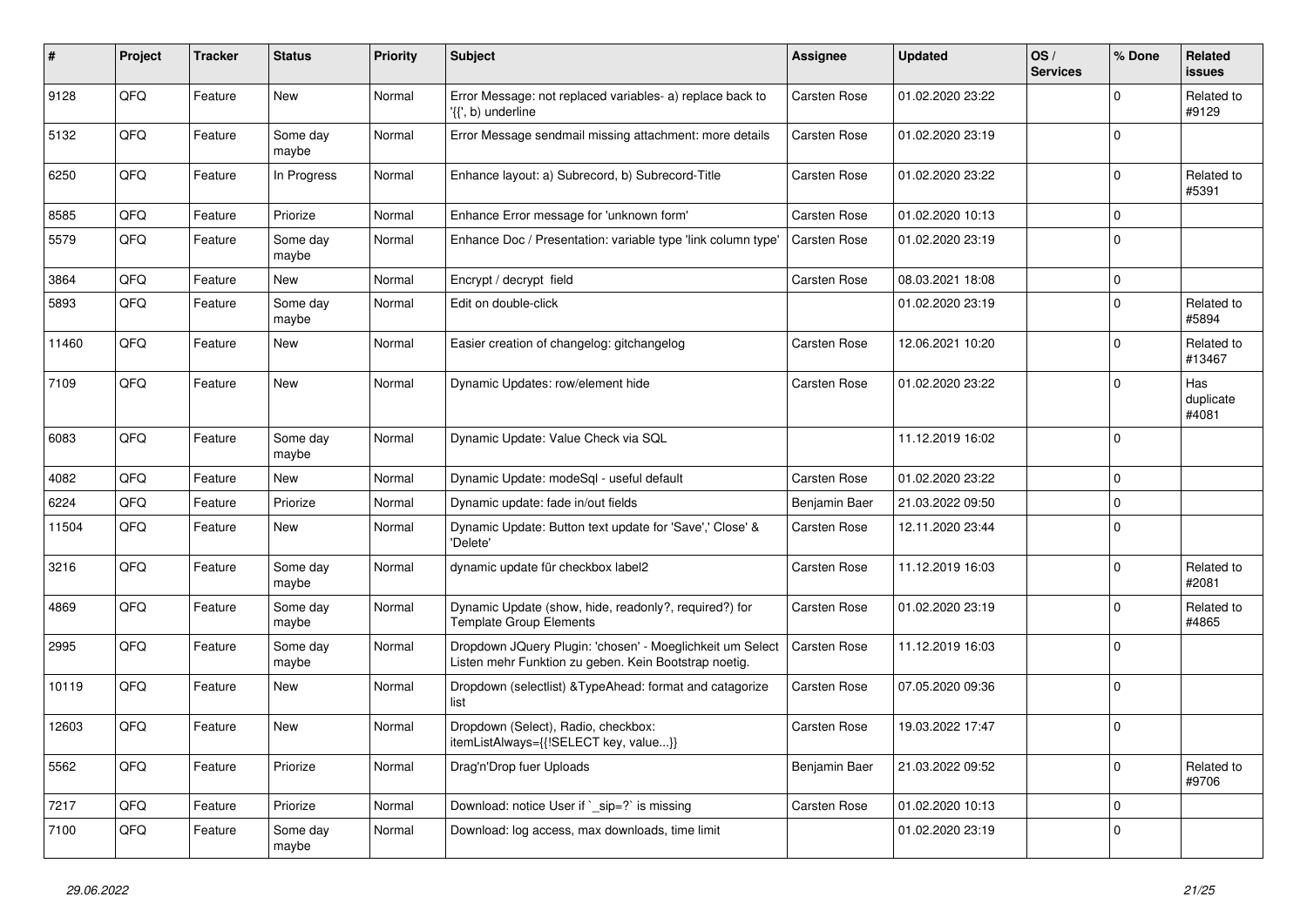| $\sharp$ | Project | <b>Tracker</b> | <b>Status</b>              | <b>Priority</b> | Subject                                                                                                                                                       | Assignee     | <b>Updated</b>   | OS/<br><b>Services</b> | % Done      | Related<br>issues    |
|----------|---------|----------------|----------------------------|-----------------|---------------------------------------------------------------------------------------------------------------------------------------------------------------|--------------|------------------|------------------------|-------------|----------------------|
| 6292     | QFQ     | Feature        | <b>New</b>                 | Normal          | Download: File speichern mit Hash aber original Filename in   Carsten Rose<br>der Datenbank vermerken fuer Downloads                                          |              | 01.02.2020 23:21 |                        | $\Omega$    |                      |
| 10996    | QFQ     | Feature        | New                        | Normal          | Download video via sip: no seek                                                                                                                               | Carsten Rose | 12.08.2020 14:18 |                        | $\mathbf 0$ |                      |
| 12109    | QFQ     | Feature        | New                        | Normal          | Donwload Link: Plain, SIP, Persistent Link, Peristent SIP -<br>new notation                                                                                   | Carsten Rose | 03.05.2021 20:45 |                        | $\Omega$    | Related to<br>#12085 |
| 3905     | QFQ     | Feature        | Some day<br>maybe          | Normal          | Documentation: Best Practice anhand eines Online<br>Bewerbungstools                                                                                           | Carsten Rose | 11.12.2019 16:03 |                        | $\Omega$    |                      |
| 8894     | QFQ     | Feature        | Some day<br>maybe          | Normal          | Documentation Tags Usable in QFQ Application                                                                                                                  | Carsten Rose | 11.12.2019 16:01 |                        | $\Omega$    |                      |
| 8892     | QFQ     | Feature        | Some day<br>maybe          | Normal          | Display and Edit SQL Comments in Form Editor                                                                                                                  | Carsten Rose | 11.12.2019 16:01 |                        | $\Omega$    |                      |
| 3458     | QFQ     | Feature        | Some day<br>maybe          | Normal          | Display 'Edit Form Element'-Checkbox on form: should<br>depend on FE Group                                                                                    | Carsten Rose | 11.12.2019 16:02 |                        | $\Omega$    | Related to<br>#3447  |
| 12503    | QFQ     | Feature        | Priorize                   | Normal          | Detect dangerous UPDATE statement with missing WHERE                                                                                                          | Carsten Rose | 05.05.2021 22:09 |                        | $\mathbf 0$ |                      |
| 7481     | QFQ     | Feature        | <b>New</b>                 | Normal          | Detect 'BaseUrl' automatically                                                                                                                                | Carsten Rose | 01.02.2020 23:21 |                        | $\Omega$    |                      |
| 7630     | QFQ     | Feature        | Priorize                   | Normal          | detailed error message for simple upload                                                                                                                      | Carsten Rose | 01.02.2020 10:13 |                        | $\Omega$    |                      |
| 5850     | QFQ     | Feature        | Some day<br>maybe          | Normal          | Deployment: In QFQ Doc best practice fuer zeitgemaesses<br>Deployment beschreiben                                                                             |              | 01.02.2020 23:20 |                        | $\Omega$    |                      |
| 13566    | QFQ     | Feature        | Ready to sync<br>(develop) | Normal          | Delete config-example.qfq.php file                                                                                                                            | Carsten Rose | 23.12.2021 09:25 |                        | $\Omega$    |                      |
| 9348     | QFQ     | Feature        | <b>New</b>                 | Normal          | defaultThumbnailSize: pre render thumbnails                                                                                                                   | Carsten Rose | 12.06.2021 09:05 |                        | 0           |                      |
| 3331     | QFQ     | Feature        | Some day<br>maybe          | Normal          | Default Tooltip fuer _page? Links: mit Form und Record ID                                                                                                     | Carsten Rose | 11.12.2019 16:02 |                        | $\Omega$    |                      |
| 4627     | QFQ     | Feature        | Some day<br>maybe          | Normal          | dbupdate: all tables - check 'create', 'modified' if it is<br>possible to change to default 'CURRENT_TIMESTAMP' and<br>modified 'ON UPDATE CURRENT_TIMESTAMP' |              | 01.02.2020 23:20 |                        | $\Omega$    |                      |
| 6992     | QFQ     | Feature        | Some day<br>maybe          | Normal          | DB exception: Syntax Highlight                                                                                                                                |              | 11.12.2019 16:01 |                        | $\Omega$    | Related to<br>#5450  |
| 12337    | QFQ     | Feature        | Some day<br>maybe          | Normal          | Database.php: better caching                                                                                                                                  | Carsten Rose | 16.09.2021 15:10 |                        | $\Omega$    |                      |
| 4719     | QFQ     | Feature        | Some day<br>maybe          | Normal          | Custom Message in Client in case of 'Browser tab close,<br>modification will be lost'                                                                         |              | 01.02.2020 23:20 |                        | $\mathbf 0$ |                      |
| 9136     | QFQ     | Feature        | New                        | Normal          | Create ZIP files with dynamic PDFs                                                                                                                            | Carsten Rose | 01.02.2020 23:22 |                        | 0           |                      |
| 13841    | QFQ     | Feature        | New                        | Normal          | Create PDF via iText - evaluate                                                                                                                               | Carsten Rose | 19.03.2022 17:42 |                        | $\mathbf 0$ |                      |
| 13843    | QFQ     | Feature        | New                        | Normal          | Create JWT via QFQ                                                                                                                                            | Carsten Rose | 19.03.2022 17:42 |                        | 0           |                      |
| 10738    | QFQ     | Feature        | Some day<br>maybe          | Normal          | CORS headers for external API requests                                                                                                                        |              | 10.06.2020 14:00 |                        | 0           |                      |
| 8089     | QFQ     | Feature        | New                        | Normal          | Copy/Paste for FormElements                                                                                                                                   | Carsten Rose | 01.02.2020 23:22 |                        | 0           |                      |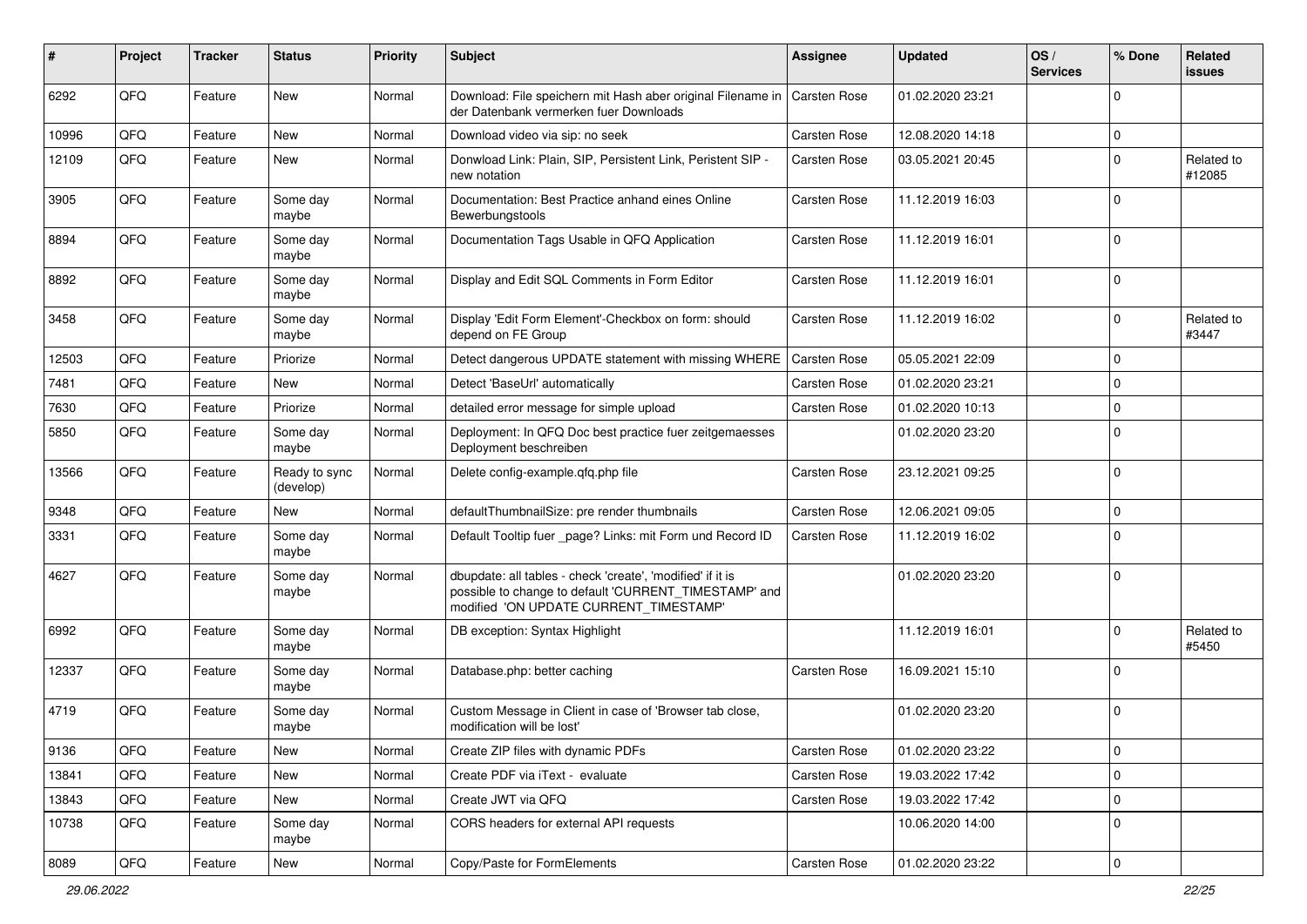| ∦     | Project | <b>Tracker</b> | <b>Status</b>     | <b>Priority</b> | <b>Subject</b>                                                                 | Assignee      | <b>Updated</b>   | OS/<br><b>Services</b> | % Done      | Related<br>issues                            |
|-------|---------|----------------|-------------------|-----------------|--------------------------------------------------------------------------------|---------------|------------------|------------------------|-------------|----------------------------------------------|
| 12330 | QFQ     | Feature        | <b>New</b>        | Normal          | Copy to input field / text area / TinyMCE                                      | Carsten Rose  | 07.04.2021 09:01 |                        | $\Omega$    |                                              |
| 4650  | QFQ     | Feature        | Some day<br>maybe | Normal          | Convert html to doc/rtf                                                        | Carsten Rose  | 01.02.2020 23:20 |                        | $\Omega$    | Related to<br>#10704                         |
| 7102  | QFQ     | Feature        | New               | Normal          | Comment sign in report: '#' and '--'                                           | Carsten Rose  | 01.02.2020 23:21 |                        | 0           |                                              |
| 6715  | QFQ     | Feature        | Some day<br>maybe | Normal          | Code-Refactoring: dbArray vereinheitlichen                                     | Carsten Rose  | 11.12.2019 16:02 |                        | $\Omega$    |                                              |
| 4420  | QFQ     | Feature        | Some day<br>maybe | Normal          | Client: Local Storage - store the changes of a form, local in<br>the browser.  | Benjamin Baer | 11.12.2019 16:02 |                        | $\Omega$    |                                              |
| 6870  | QFQ     | Feature        | Priorize          | Normal          | Click on '_link' triggers an API call                                          | Benjamin Baer | 03.01.2022 08:25 |                        | $\mathbf 0$ |                                              |
| 12476 | QFQ     | Feature        | New               | Normal          | clearMe: a) should trigger 'dirty', b) sticky on textarea resize               | Benjamin Baer | 04.01.2022 08:40 |                        | $\Omega$    | Related to<br>#9528                          |
| 12163 | QFQ     | Feature        | New               | Normal          | Checkbox: table wrap                                                           | Carsten Rose  | 03.05.2021 20:51 |                        | 0           |                                              |
| 9853  | QFQ     | Feature        | <b>New</b>        | Normal          | Check das SQL / QFQ / Mail Logfile geschrieben wird                            |               | 09.01.2020 11:15 |                        | $\Omega$    |                                              |
| 12474 | QFQ     | Feature        | <b>New</b>        | Normal          | Check BaseConfigURL if it is given and the the last char is '/                 | Carsten Rose  | 03.05.2021 20:45 |                        | $\mathbf 0$ |                                              |
| 13467 | QFQ     | Feature        | New               | Normal          | ChangeLog Generator                                                            | Carsten Rose  | 19.03.2022 17:46 |                        | $\Omega$    | Related to<br>#11460                         |
| 9781  | QFQ     | Feature        | <b>New</b>        | Normal          | Button: CSS class to make buttons smaller                                      | Carsten Rose  | 01.02.2020 23:22 |                        | $\Omega$    |                                              |
| 10716 | QFQ     | Feature        | Some day<br>maybe | Normal          | Business Logic mit Externen Skripten                                           | Carsten Rose  | 16.09.2021 15:10 |                        | $\Omega$    | Related to<br>#10713,<br>Related to<br>#8217 |
| 8522  | QFQ     | Feature        | Some day<br>maybe | Normal          | build QFQ - npm warnings                                                       | Benjamin Baer | 01.02.2020 23:19 |                        | 50          |                                              |
| 8520  | QFQ     | Feature        | Some day<br>maybe | Normal          | Bring QFQ to Composer                                                          | Carsten Rose  | 16.09.2021 15:10 |                        | $\Omega$    |                                              |
| 5783  | QFQ     | Feature        | Some day<br>maybe | Normal          | <b>BPMN View/Edit</b>                                                          |               | 11.12.2019 16:02 |                        | $\mathbf 0$ |                                              |
| 4194  | QFQ     | Feature        | In Progress       | Normal          | Bootstrap 4 ist jetzt offiziel                                                 |               | 03.05.2021 20:47 |                        | $\Omega$    | Related to<br>#10114                         |
| 6288  | QFQ     | Feature        | Some day<br>maybe | Normal          | Best Practice: Erklaeren wie man ein Formular ganz in<br>weiss' erstellen kann |               | 11.12.2019 16:02 |                        | $\Omega$    |                                              |
| 7105  | QFQ     | Feature        | Some day<br>maybe | Normal          | Beispiel wie man in einer zweiten Tabelle speichert.                           |               | 11.12.2019 16:01 |                        | 0           |                                              |
| 7106  | QFQ     | Feature        | Some day<br>maybe | Normal          | Beispiel Nummerierung von Rows in Report                                       |               | 11.12.2019 16:01 |                        | $\mathbf 0$ |                                              |
| 9346  | QFQ     | Feature        | Priorize          | Normal          | beforeSave: check if an upload is given                                        | Carsten Rose  | 11.06.2021 21:18 |                        | $\mathbf 0$ |                                              |
| 12452 | QFQ     | Feature        | Priorize          | Normal          | BaseURL: alsways with '/' at the end                                           | Carsten Rose  | 19.06.2022 13:45 |                        | $\mathbf 0$ | Related to<br>#10782                         |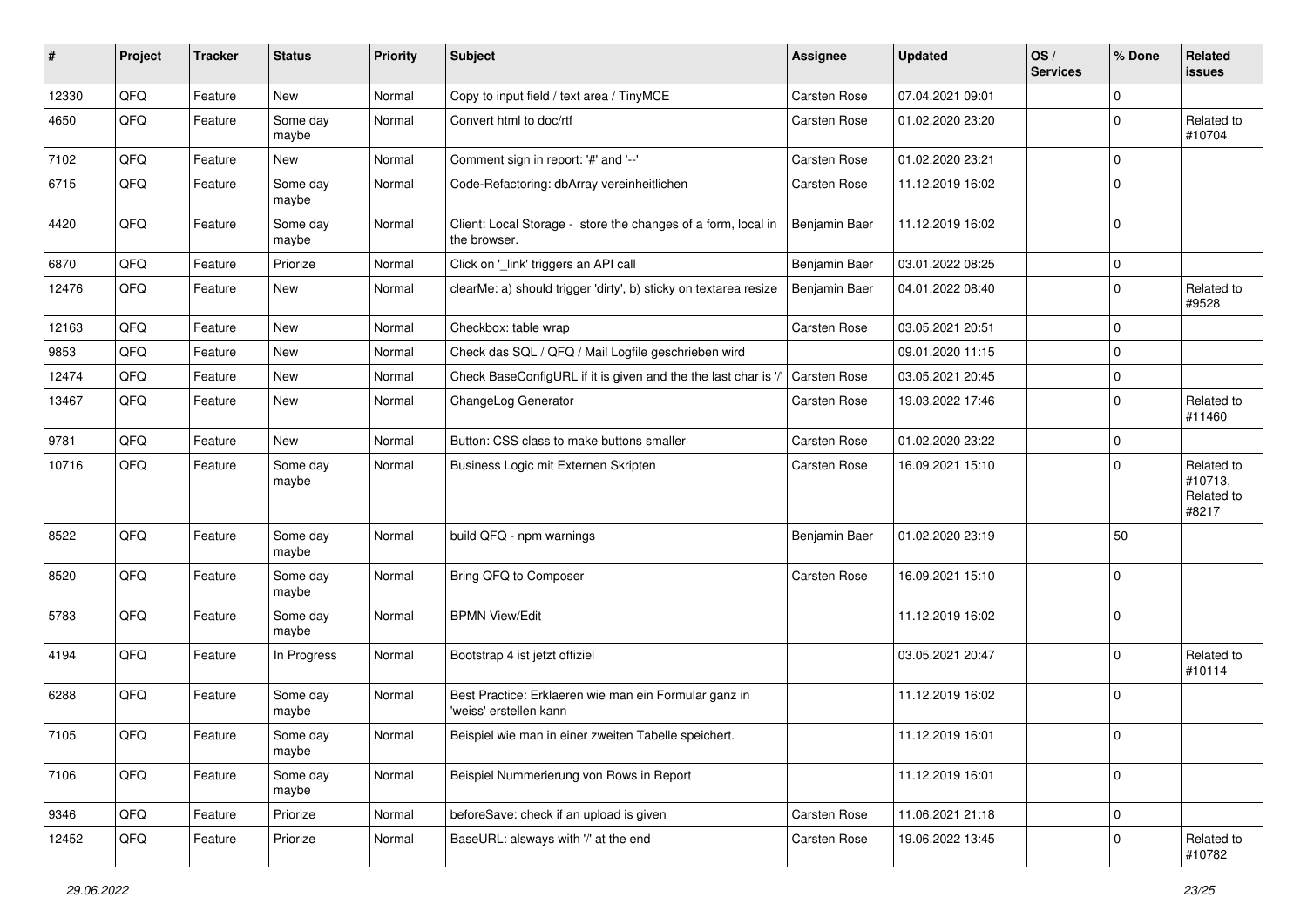| $\sharp$ | Project        | <b>Tracker</b> | <b>Status</b>     | <b>Priority</b> | <b>Subject</b>                                                                                                 | <b>Assignee</b> | <b>Updated</b>   | OS/<br><b>Services</b> | % Done       | Related<br><b>issues</b>                                                                                                                                              |
|----------|----------------|----------------|-------------------|-----------------|----------------------------------------------------------------------------------------------------------------|-----------------|------------------|------------------------|--------------|-----------------------------------------------------------------------------------------------------------------------------------------------------------------------|
| 13608    | QFQ            | Feature        | Some day<br>maybe | Normal          | Automatic Browser Language Redirect                                                                            | Enis Nuredini   | 17.06.2022 08:35 |                        | $\pmb{0}$    |                                                                                                                                                                       |
| 7452     | QFQ            | Feature        | Some day<br>maybe | Normal          | automate deployment new QFQ version                                                                            | Carsten Rose    | 16.09.2021 15:10 |                        | $\mathbf 0$  |                                                                                                                                                                       |
| 3291     | QFQ            | Feature        | Some day<br>maybe | Normal          | AutoCron websiteToken                                                                                          | Carsten Rose    | 11.12.2019 16:02 |                        | $\mathbf 0$  | Related to<br>#4250                                                                                                                                                   |
| 12146    | QFQ            | Feature        | New               | Normal          | Autocron Job: Anzeigen wann der naechste Job<br>ausgefuehrt wird, resp das er nicht ausgefuehrt wird           | Carsten Rose    | 15.03.2021 15:23 |                        | $\mathbf 0$  |                                                                                                                                                                       |
| 4250     | QFQ            | Feature        | New               | Normal          | AutoCron in QFQ via PHP                                                                                        | Carsten Rose    | 01.02.2020 23:21 |                        | $\mathbf 0$  | Related to<br>#3292,<br>Related to<br>#3291                                                                                                                           |
| 6299     | QFQ            | Feature        | Some day<br>maybe | Normal          | Attack detection: log table with invalid SIP access                                                            |                 | 11.12.2019 16:02 |                        | $\mathbf 0$  | Related to<br>#3947                                                                                                                                                   |
| 3947     | QFQ            | Feature        | Some day<br>maybe | Normal          | Attack detectect: logout current user                                                                          | Carsten Rose    | 11.12.2019 16:03 |                        | $\mathbf 0$  | Related to<br>#5458,<br>Related to<br>#6299                                                                                                                           |
| 13945    | QFQ            | Feature        | New               | Normal          | As _link: content before/after link                                                                            | Enis Nuredini   | 28.05.2022 11:01 |                        | $\mathbf 0$  | Related to<br>#12262                                                                                                                                                  |
| 12119    | QFQ            | Feature        | New               | Normal          | AS paged: error message missing if there ist no 'r'<br>argument.                                               | Carsten Rose    | 03.05.2021 20:51 |                        | $\mathbf 0$  |                                                                                                                                                                       |
| 14320    | QFQ            | Feature        | ToDo              | Normal          | Allow specific HTML Tags and Attributes: general, TinyMCE                                                      | Enis Nuredini   | 17.06.2022 10:44 |                        | $\mathbf 0$  | Related to<br>#12664,<br>Related to<br>#12039,<br>Related to<br>#11702,<br>Related to<br>#7239,<br>Related to<br>#3708,<br>Related to<br>#3646,<br>Related to<br>#880 |
| 10979    | $\mathsf{QFQ}$ | Feature        | New               | Normal          | Ajax Calls an API - dataReport                                                                                 | Carsten Rose    | 11.05.2022 12:15 |                        | $\mathsf{U}$ |                                                                                                                                                                       |
| 7342     | QFQ            | Feature        | New               | Normal          | add content = hide_this                                                                                        | Carsten Rose    | 01.02.2020 23:21 |                        | $\pmb{0}$    |                                                                                                                                                                       |
| 5131     | QFQ            | Feature        | New               | Normal          | Activate Spin Gear ('wait/busy' indicator) via LINK attribute                                                  | Carsten Rose    | 01.02.2020 23:21 |                        | $\pmb{0}$    |                                                                                                                                                                       |
| 12412    | QFQ            | Feature        | New               | Normal          | Action/Escape qualifier 'e' (empty), '0': if given, an empty<br>string (or '0') will be treated as 'not found' | Carsten Rose    | 08.05.2021 09:40 |                        | $\mathbf 0$  | Related to<br>#12413,<br>Related to<br>#10012                                                                                                                         |